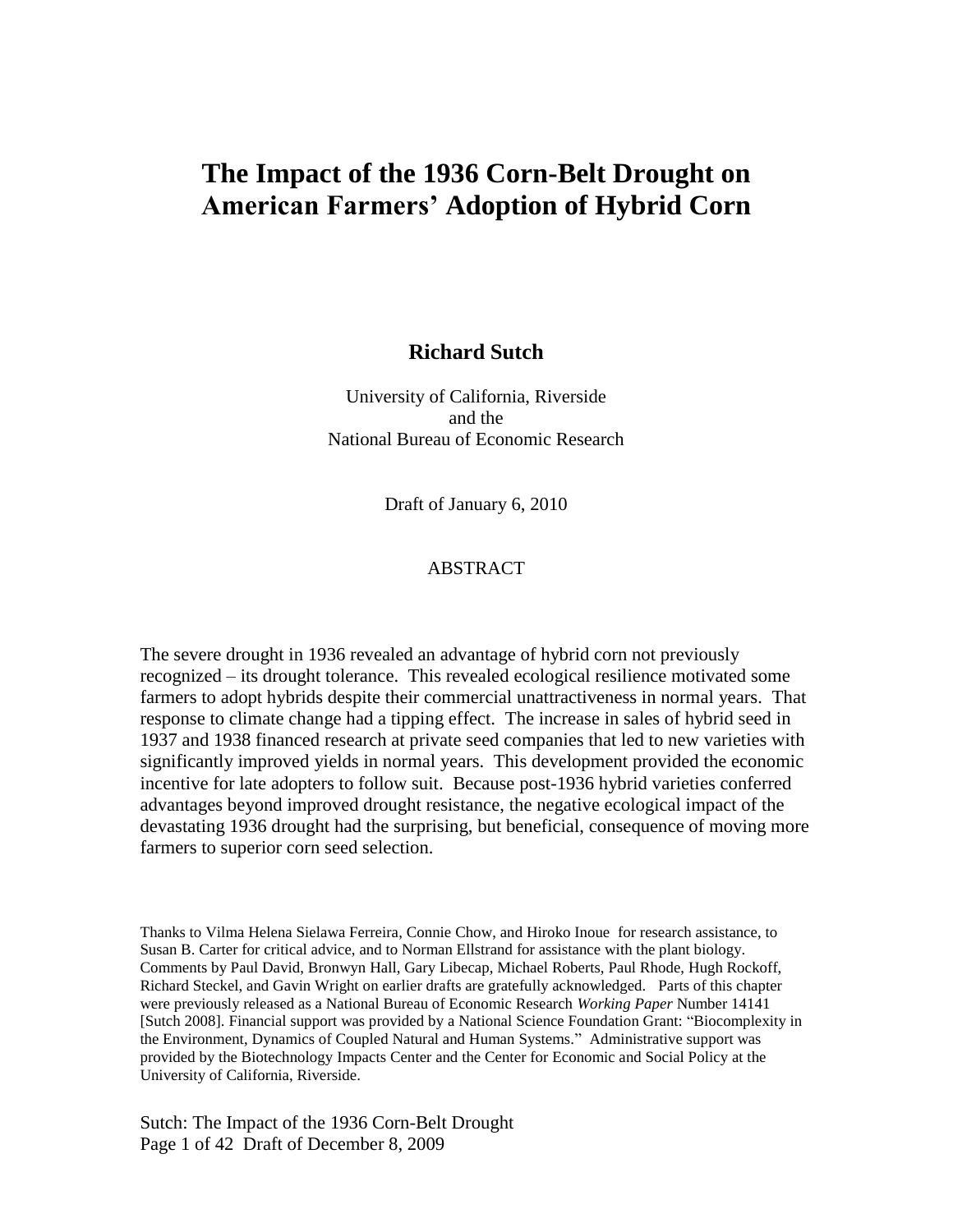A severe and sustained drought struck central North America during the 1930s. Centered on eastern Kansas, it extended north into the Canadian prairies, east to the Illinois-Indiana boarder, south to the Gulf of Mexico, and west into Montana and Idaho. See Figure 1. The seven-year period of low rainfall and high temperatures, 1932-1938, was unprecedented in the memory of the Euro-Americans who inhabited the region in its extent, severity, and duration. It has been described by climate scientists as "one of the most severe environmental catastrophes in U.S. history" [Schubert et al, 2004: 1855]. The period is best remembered for the "Dust Bowl" conditions created on the panhandles of Texas and Oklahoma, and adjacent parts of New Mexico, Colorado, and Kansas.<sup>1</sup>

My interest in this paper is – not with the Dust Bowl – but with the Corn Belt that lies to the northeast of the Dust Bowl. Figure 1 also displays the outline of the Corn Belt on the drought map. As can be seen, the eastern portion of the Corn Belt (western Ohio, and Indiana) was largely outside the region struck by the severe drought. By contrast the western Corn Belt (southwest Minnesota, western Iowa, southeast South Dakota, and eastern Nebraska) was hard hit. This geographical contrast will allow me to explore the adaptations made by corn farmers to sudden climate change. The lens through which I will look is the adoption of hybrid corn in the 1930s.

The suggestion that I make in this chapter is that the severe drought of 1936 revealed an advantage of hybrid corn not previously recognized – its drought tolerance. This ecological resilience motivated some farmers to adopt hybrids despite their commercial unattractiveness in normal years. But that response to climate change had a tipping effect. The increase in sales of hybrid seed in 1937 and 1938 financed research at

<sup>&</sup>lt;sup>1</sup> The Dust Bowl is not synonymous with the drought area. The Dust Bowl had a naturally semi-arid climate and was settled during an untypical period of favorable climatic conditions. The first farmers imposed a "system of agriculture to which the Plains are not adapted to bring into a semi arid region methods which, on the whole, are suitable only for a humid region." Arid conditions returned with the North American precipitation anomaly of the 1930s. For more detail see the *Report* of the President's Great Plains Drought Area Committee [August 27, 1936], Libecap and Hansen [2004], and Hornbeck [2009].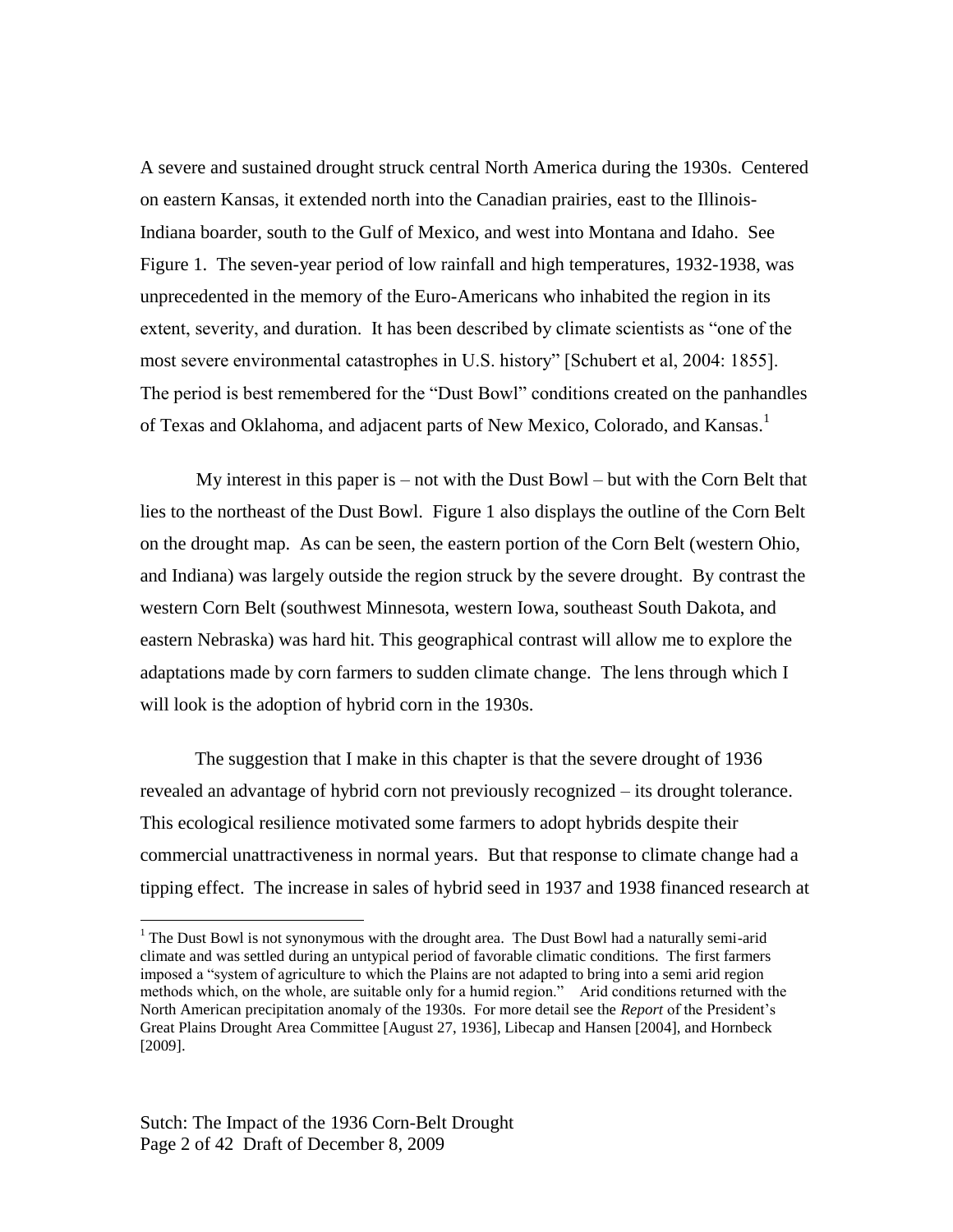private seed companies that led to new varieties with significantly improved yields in *normal* years. This development provided the economic incentive for late adopters to follow suit. Because post-1936 hybrid varieties conferred advantages beyond improved drought resistance, the negative ecological impact of the devastating 1936 drought had the surprising, but beneficial, consequence of moving more farmers to superior corn seed selection sooner than they might otherwise.

There is no doubt that the drought decimated corn crops in 1934 and 1936. One index of the impact is the fraction harvested of each year's acreage planted to corn. When the damage to the crop is extensive, it is not worthwhile to attempt a harvest. If the damage is total, there is no crop to harvest. Figure 2 presents the percentage of the corn acreage planted that was harvested in the state of Iowa for the years 1926 to 1950. The two years 1934 and 1936 stand out as quite depressed. Figure 3 displays the data for Illinois (top panel), a state that was less affected by the participation shortfall, and Kansas (bottom panel), a hard hit state at the epicenter of the drought.

Another index of drought is the yield (in bushels of corn per harvested acre). Figures 2 and 3 also display the yield statistics.<sup>2</sup> As Figure 3 suggests, the yield data is somewhat less satisfactory as an index. All we have for most counties and crop districts is the yield per harvested, not planted, acres. In a state like Kansas only a very small fraction of the acreage was harvested, presumably located in areas that escaped the worst of the drought. On those privileged farms relative yields were depressed but not to the extent in percentage terms as in Iowa. In a state like Illinois the drought effect is more evident in the harvest-to-planting ratio than in the yield per harvested acre.

### **The Adoption of Hybrid Corn**

 $\overline{a}$ 

Hybrid corn (technically "double-cross inbred-hybrid corn") was "invented" by Donald

<sup>&</sup>lt;sup>2</sup> Unpublished state and county level data on acreage planted and harvested was made available by Michael Haines. I am most grateful.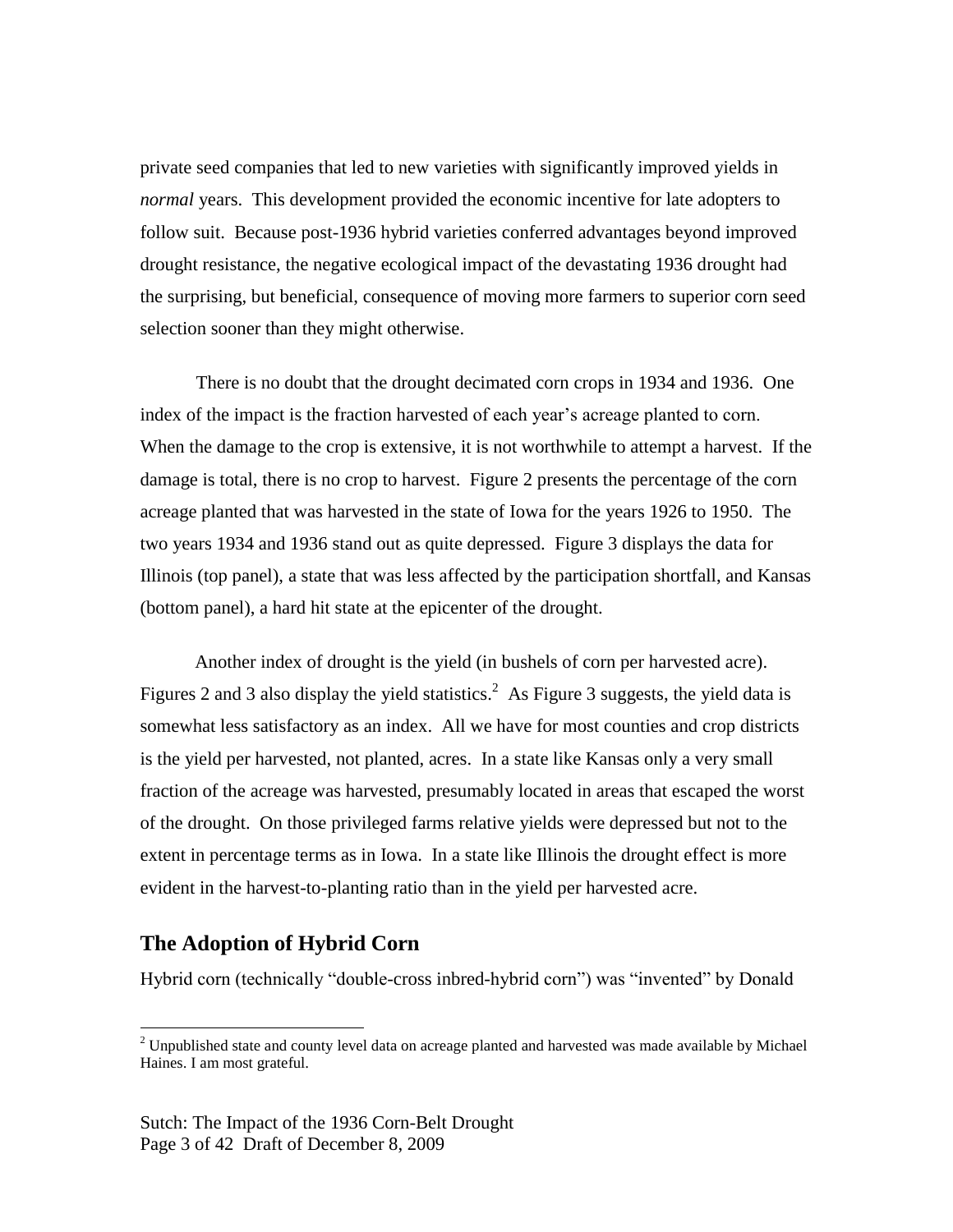F. Jones in 1917-1918 and was developed and introduced on a trial basis in 1924 by Henry Agard Wallace. In the 1920s the Iowa Experiment Station began scientific field trials. Wallace's hybrid was first entered in the Iowa tests in 1921. It won first place in 1924. It was first sold commercially in 1925. Competitors began sales in 1928. Widespread commercial adoption began in 1932 [Olmstead 2006: IV-9; Zuber and Robinson 1941: 589]. The US Department of Agriculture began tracking the adoption of the new varieties in the following year, 1933. At that time only about 0.1 percent of the nation's corn acreage was planted to the new seed. In 1936 the USDA proclaimed significant increases in yield per acre could be achieved by adopting hybrid corn [Jenkins 1936: 481]. Yet it took another decade before 70 percent of the corn acreage had been planted with hybrid seed. By 1960, 96.3 percent of acreage was planted to hybrid varieties [USDA, *Agricultural Statistics 1962*, Table 46: 41; USDA, *Track Records*, April 2004: 19]. Figure 4 reproduces the annual data for the country as a whole and reveals a lazy **S**-shaped cumulative diffusion pattern.<sup>3</sup>

Zvi Griliches made the adoption of hybrid varieties in the United States the exemplar for a statistical model of technological diffusion and fitted the cumulative adoption patterns reported by the USDA to a logistic curve [Griliches 1957b]. Despite the nearly three decades between initial adoption and full acceptance, Griliches considered the adoption pattern displayed in Figure 4 to have been remarkably rapid [p. 502]. By examining the pattern of adoption, first, state by state, and then, crop district by district, he argued that *at the local level* adoption proceeded rapidly. But, he continued, the initial introduction into a local farming community proceeded slowly as commercial seed

 $3$  National and state level data on the percentage of corn acres planted to hybrids are available in various annual issues of *Agricultural Statistics*. I have relied on the volumes for 1945 (Table 46, p. 42), 1948 (Table 50, p. 48), 1950 (Table 49, p. 47), 1952 (Table 43, p. 40), 1954 (Table 38, p. 30), 1957 (Table 40, p. 39), 1959 (Table 43, p. 33), and 1961 (Table 43, p.33). The year 1960 is the last date this data is available.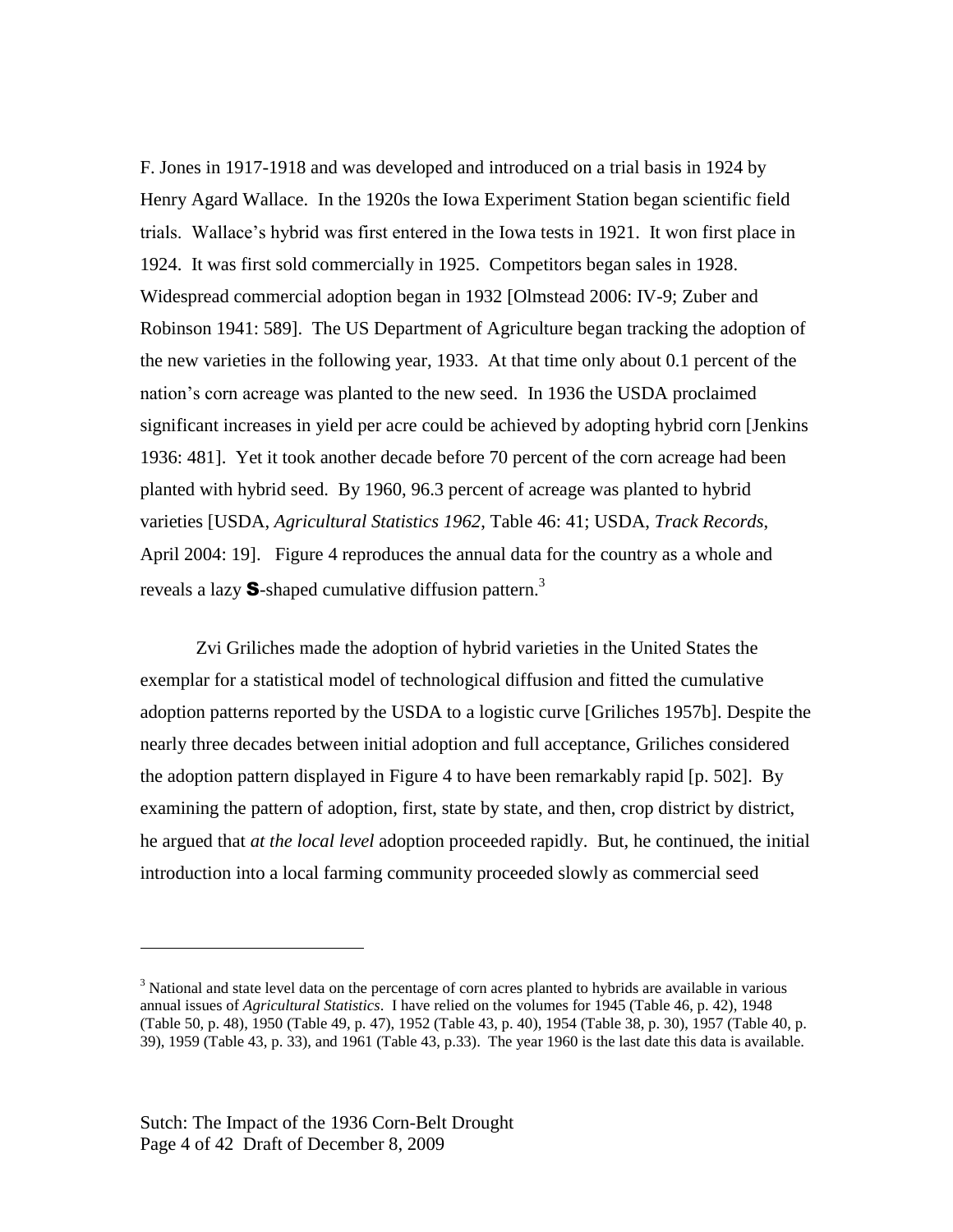producers developed and marketed acceptable hybrids in different locales. Thus the rate of diffusion across the US proceeded slowly [p. 507].

Griliches's explanation for the rapid and complete abandonment of openpollinated corn in favor of the new hybrid varieties was based on a simple set of "stylized" facts." He considered hybrid corn superior to the traditional open-pollinated varieties from the beginning and suggested that that superiority was established in 1935 and persisted thereafter.<sup>4</sup> The advantage of hybrids, according to Griliches, could be objectively measured by the relative increase in yield over the open-pollinated corn [Griliches 1957b: 516-517]. He assumed that the new varieties required no significant increase in capital investment or annual inputs. According to this analysis the adoption process in a given crop district was one of disequilibrium transition [p. 503]. Griliches attributed the lags in the process to "imperfect knowledge." It "takes time to realize that things have in fact changed" [p. 516]. The spread of hybrid corn geographically was slowed by the supply lags in developing and introducing hybrid varieties tailored to the specific soil type, weather conditions, and latitude of the peripheral regions.<sup>5</sup> But even this process was rapid. Using the rule of thumb suggested by Griliches to mark the start of an adoption process as the date that ten percent of acreage was planted to hybrid corn, Iowa in 1936 was followed by Illinois, Indiana, and Wisconsin in 1937, by Minnesota in 1938, and by Ohio, Nebraska, and Missouri in 1939.

<sup>&</sup>lt;sup>4</sup> The date 1935 is the year that acreage planted to hybrid corn exceeded ten percent of the total in the district at the heart of the hybrid revolution. Griliches chose ten percent "as an indicator that the development had passed the experimental stage and that superior hybrids were available to farmers in commercial quantities." The region where this breakthrough occurred was the Sixth Iowa Crop Reporting District [Griliches 1957b: 507 and Table II, p. 508]. The sixth district comprised Bremer, Black Hawk, Benton, Buchanan, Linn, Delaware, Jones, Dubuque, Jackson, and Clinton Counties, all in Iowa.

<sup>&</sup>lt;sup>5</sup> Paul David, in an insightful review, has criticized the Griliches approach "for lacking any real micro-level technology choice model" [David 2006:4]. Edwin Mansfield [1961] can be credited with supplying such a model to explain the logistic shape (although as David points out, Mansfield's model is simply one of many formulations consistent with the data). Mansfield suggested that the probability that a non-user would switch to a new technology would be a function of the number of those in the immediate neighborhood who had already accepted the technology. This "contagion" model, borrowed from epidemiology, leads to the logistic diffusion curve. Bronwyn Hall [2004] provides a review of the theoretical literature on diffusion from both sociology and economics.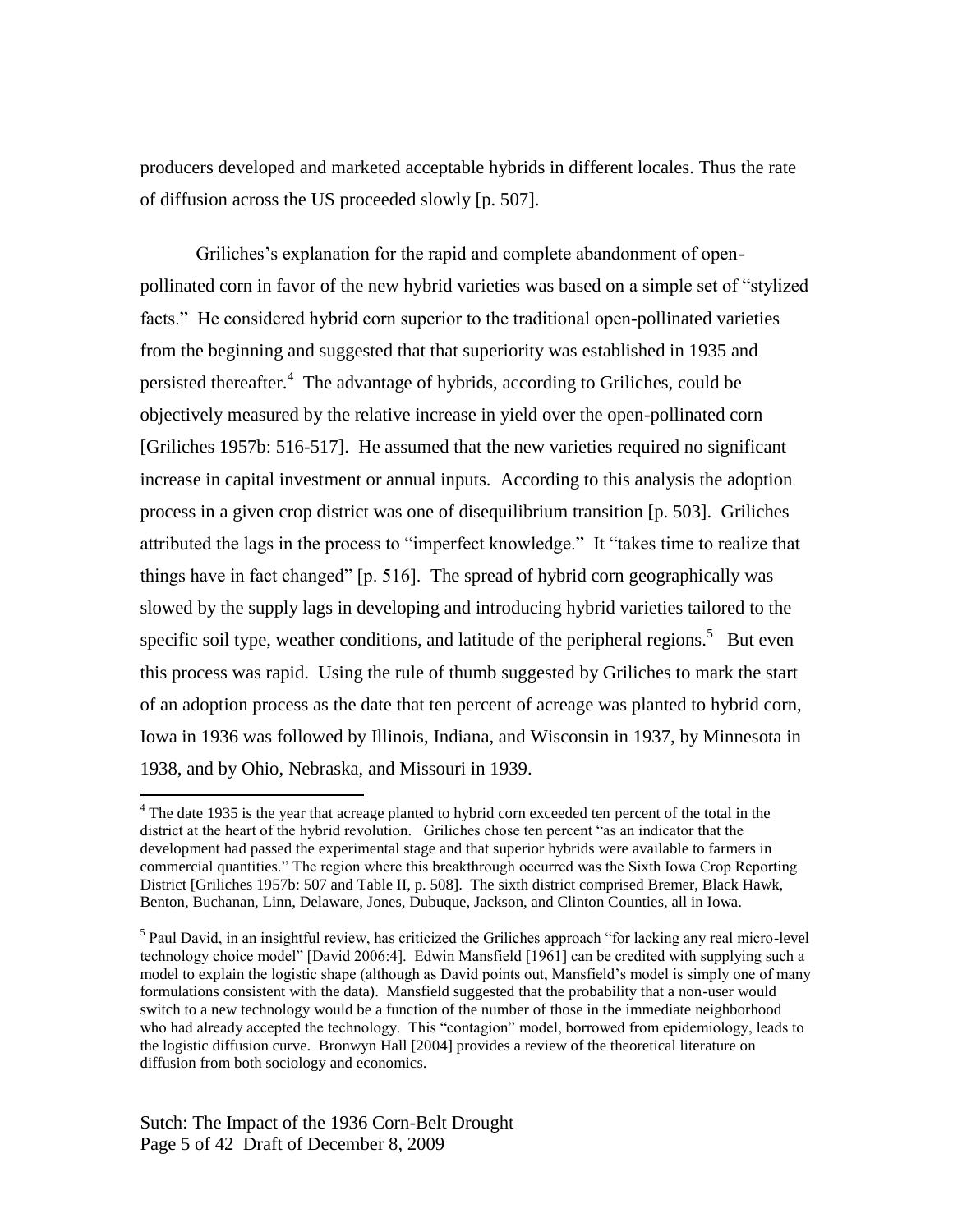The development of hybrid corn and its rapid adoption were, nearly from the beginning, hailed as a triumph of twentieth-century biotechnology and one that carried with it enormous welfare benefits [Sprague  $1946:101$ ].<sup>6</sup> In a chart that is perhaps even more famous, at least among plant scientists, than Griliches's logistic, the rise in corn yields per acre is employed to suggest that hybrid corn was responsible for a biotechnological revolution that abruptly ended a sustained period of "biological stasis." Figure 5 displays the "hockey stick" graph reproduced dozens of time in the scientific literature.<sup>7</sup> The chart plots USDA statistics on corn yields per acre dating back to 1866. There was a remarkable stability in yields with no discernable trend before 1936.<sup>8</sup> Thereafter yields began to increase and they have continued upward ever since. Yields per acre rose from an average of 25 bushels per acre before 1936 to 135 bushels per acre in the years 2000-2002 [Carter *et al* 2006: Series Da693-694], more than a five-fold increase. Perhaps too casually, this increase has been attributed (1) to the continuing adoption of the hybrid varieties between 1936 and 1960 and (2) to the continuing improvement of hybrid traits as new varieties were introduced between 1936 and 1989 [Duvick 1992].

I say "perhaps too casually," because the introduction of hybrids was also accompanied by the increased use of synthetic nitrogen fertilizers, increased planting densities, and the adoption and improvements in planting and harvesting machinery. However, these developments were intimately interrelated. One of the hybrid traits introduced improved the plant's ability to absorb nitrogen fertilizers and indeed the use of

<sup>&</sup>lt;sup>6</sup> Griliches estimated the rate of return on hybrid corn research to have been at least 700 percent annually as of 1955 [Griliches 1958: 419].

 $<sup>7</sup>$  As an indication of how ubiquitously Figure 5 appears, I note that a standard textbook on corn for plant</sup> scientists [Smith, Betrán, and Runge 2004] reproduces a version of this chart four times in four separate chapters [Troyer 2004: Chapter 1.4, Figure 32, p. 218; Betrán, Bänziger, and Menz 2004: Chapter 2.3, Figure 6, p. 351; Wisner and Baldwin 2004: Chapter 3.8, Figure 2, p. 759; and Halauer 2004: Chapter 4.4, Figure 1, p. 901].

<sup>&</sup>lt;sup>8</sup> Alan Olmstead and Paul Rhode have challenged the notion of a biological stasis before 1936. They view the stability of yields before 1936 as due to a balance of conflicting forces some of which would depress yields and counterbalancing ones that worked to raise yields [Olmstead and Rhode 2008: 64-97].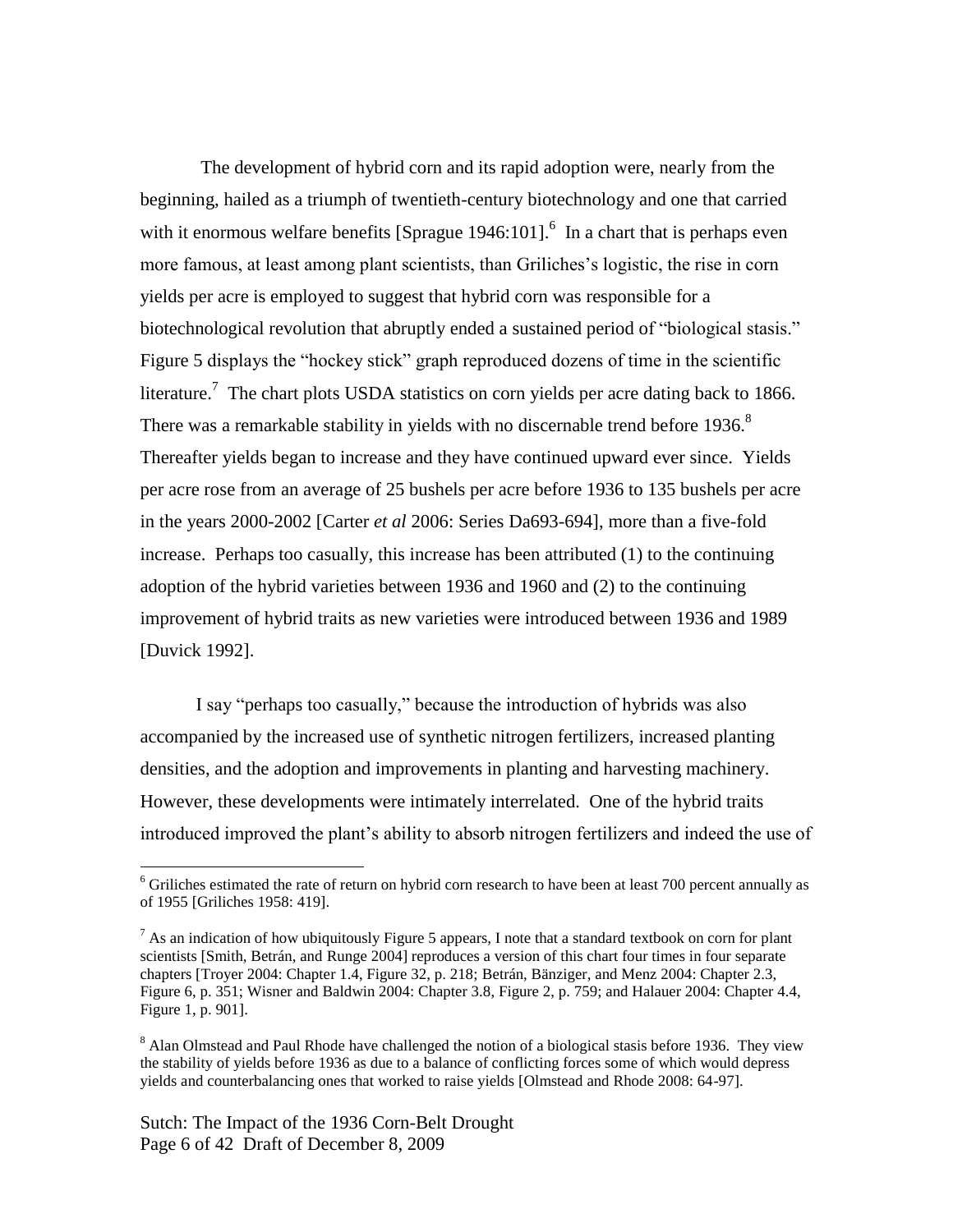fertilizer was required to reach the potential of the hybrids. Similarly, the increased planting densities were possible only because of traits that reduced the plant's requirements for full sunlight and that increased its resistance to lodging – the tendency of the plant to lie down or fall over when beaten down by the wind. Even then high density was possible only with the heavy application of fertilizer. Increased planting densities also required the abandonment of the horse and the horse-wide path between the rows of corn. Thus the adoption of machinery was a necessary component for achieving the full potential of hybrid corn.<sup>9</sup> Since hybrid seed, synthetic fertilizer, and gasoline tractors were a necessary triad, it is not really possible to partition responsibility for the yield increases among them. $10<sup>10</sup>$ 

The continuing improvement in the performance of hybrids after their initial introduction is an important part of the story. Figure 6 reproduces the results of field experiments conducted in 1989 and 1990 in central Iowa. Forty-one varieties introduced between 1934 through 1989 by Pioneer Hi-Bred (a leading seed producer and a key player in the story to follow), "all popular in their time," together with the most famous open-pollinated variety, Reid's Yellow Dent, were planted in adjacent fields in a demonstration designed to illustrate the advance of yields due to genetic improvement [Duvick 1992: 70]. As Figure 6 illustrates, yields advanced at an average rate of 1.16 bushels per acre per year throughout this  $55$ -year period.<sup>11</sup>

Sutch: The Impact of the 1936 Corn-Belt Drought Page 7 of 42 Draft of December 8, 2009

 $9^9$  On these points see: Castleberry, Crum, and Krull [1984: 33]; Shaw and Durst [1965, Table 21, p. 39]; Johnson [1960], and Sutch [2008].

<sup>&</sup>lt;sup>10</sup> The biological revolution in corn, commonly associated with the introduction of hybrid varieties, was not a unique phenomenon. Indeed, I find remarkably similar "hockey stick graphs" for the yields per acre in cotton, wheat, tobacco, oats, potatoes, and barley [Sutch 2008: 19-26] . The simultaneous increase in the yields of so many different crops during this period is more properly attributed to the discovery of an economical process for synthesizing ammonia and the consequent increase in the use of synthetic fertilizers [Smil 2001].

<sup>11</sup> Also see Cardwell [198**2],** Russell [1983] and Castleberry, Crum, and Krull [1984].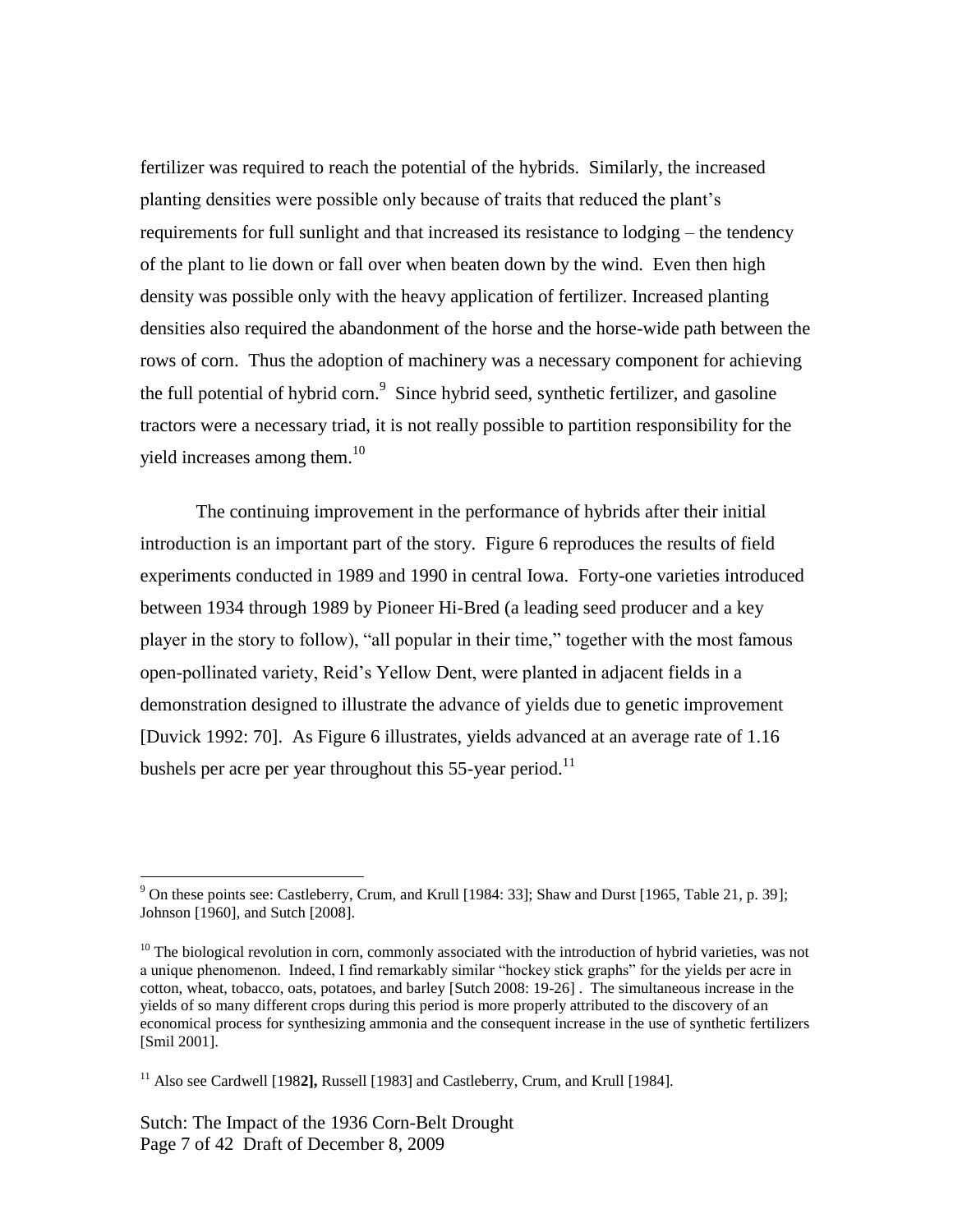Despite the undeniable improvement in plant traits and the obvious appeal of the Griliches adoption story, I make the following claims:

1] There was *not* an unambiguous economic advantage of hybrid corn over the open-pollinated varieties at the time of planting in 1936.

2] The early adoption of hybrid corn before 1937 can be better explained by a sustained propaganda campaign conducted by the U.S. Department of Agriculture at the direction of the Secretary of Agriculture, Henry Agard Wallace. The Department's message echoed that of the commercial seed companies. Wallace was the founder of the Pioneer Hi-Bred Seed Company, the first and largest producer of hybrid seed.

3] Later adopters of hybrid seed were motivated by the drought resistance of one experimental hybrid variety vividly demonstrated during the drought of 1936. The eventual improvement of yields as newer varieties were introduced and the imitative force of "collective logic" explain the continuation and acceleration of the process. Given the required capital investments in fertilizer tanks and tractors and the inability to save and plant one's own seed, adoption tended to be irreversible.

### **The Iowa Corn Yield Tests and Hybrid Superiority**

Griliches assumed that hybrid corn had an economically significant and unambiguous superiority over open-pollinated corn from the time it was first introduced. He reported that this superiority could be gauged by a 15- to 20-percent higher yield achieved with hybrid corn over the traditional open-pollinated varieties. Griliches also suggested that this relative advantage applied to both high- and low-yielding soils, good years and bad [Griliches 1957b: 516-517; 1958: 421]. His citations to support this estimate of the yield advantage were from an unpublished Federal Commodity Insurance Corporation source dated 1942, and published sources dated 1940 [USDA], 1946 [Sprague], and 1952 [Rogers and Collier]. None of these sources referred to the 1932-1936 period of early adoption. The 1940 USDA report cited the claims of "plant breeders" [Griliches

Sutch: The Impact of the 1936 Corn-Belt Drought Page 8 of 42 Draft of December 8, 2009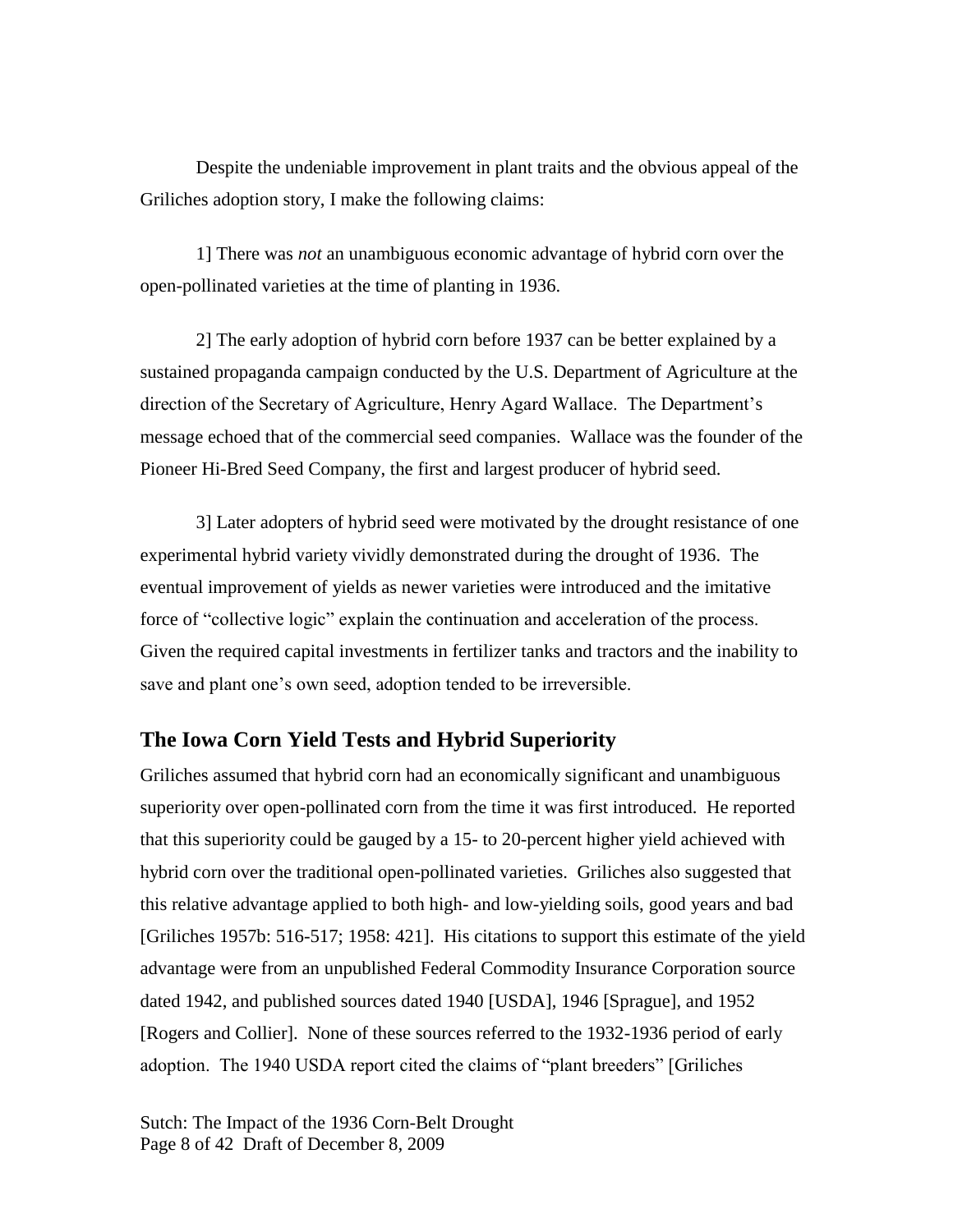1957b:517].<sup>12</sup> G.F. Sprague, an agronomist at Iowa State College, based his 20-percent estimate on the increase in per acre yields observed in Iowa between 1933, when only 0.7 percent of the corn acreage was hybrid, and 1943, when 99.5 percent hybrid planting was reported and he attributed the entire advance to the use of hybrid seed [Sprague 1946: Figure 1, p. 101].<sup>13</sup> John Rogers, a professor of agronomy at College Station, Texas, and Jesse Collier, at the Texas Blackman Experiment Station, simply reported without citation "experience in other corn-growing regions" [1952: 7]. None of these reports seems a very reliable source and none explicitly examine the relative superiority of hybrid corn in the first half of the 1930s.

The best and most appropriate data on the relative yields of different corn varieties are the reports of field trials conducted by the agricultural experiment stations. These remain unexploited by quantitative historians.<sup>14</sup> Beginning with the Iowa Agricultural Experiment Station in the early-1920s, many of the stations in corn-belt

 $12$  There was a survey of "scientists engaged in crop breeding" taken (probably) in 1938 that reported estimates of the hybrid yield advantage that ranged from 5 to 25 percent, the authors concluded that the probable range was 10 to 15 percent [Dowell and Jesness 1939: Table 1 and pp. 480-481]. This may have been the source for the USDA's 1940 report of the opinions of "plant breeders."

<sup>&</sup>lt;sup>13</sup> The actual increase in yields between those two years was 38 percent [USDA, *Track Records*, 2004], but 1945 was a very poor year for Iowa corn, so perhaps Sprague, writing in 1945, tempered his estimate.

<sup>14</sup> Although not cited in his published *Econometrica* article [1957b], Griliches's unpublished Ph.D. thesis for the University of Chicago contains a comment in an Appendix that rejects the Agricultural Experiment Station data:

The data raise several difficult problems. They represent results on one or several fields in the whole state, conducted under varying and better than average conditions. The relation between the experiment station results and what the farmer may expect on his own farm is not clear. In particular, this relation may not remain constant between different states. For example, while the average yield in Iowa tests was around 80 bushels per acre at a time when the average yield for the state was around 40 bushels, the North Carolina tests averaged more than 100 bushels, but at the same time the average state yield was only around 30 bushels [Griliches, *Thesis*, 1957a: 56-57].

These considerations may make the Iowa test results an exaggerated estimate of the absolute advantage, but all that is needed for Griliches's disequilibrium model is an estimate of the *relative* advantage. Elsewhere Griliches argued that the relative advantage was independent of the level of yield per acre. Moreover, to the extent that the test results exaggerated the absolute gain, they bias the farmer's decision calculus toward adoption, and thus they would bias the argument against the claim I make that the hybrid advantage was not large enough to encourage early adoptions.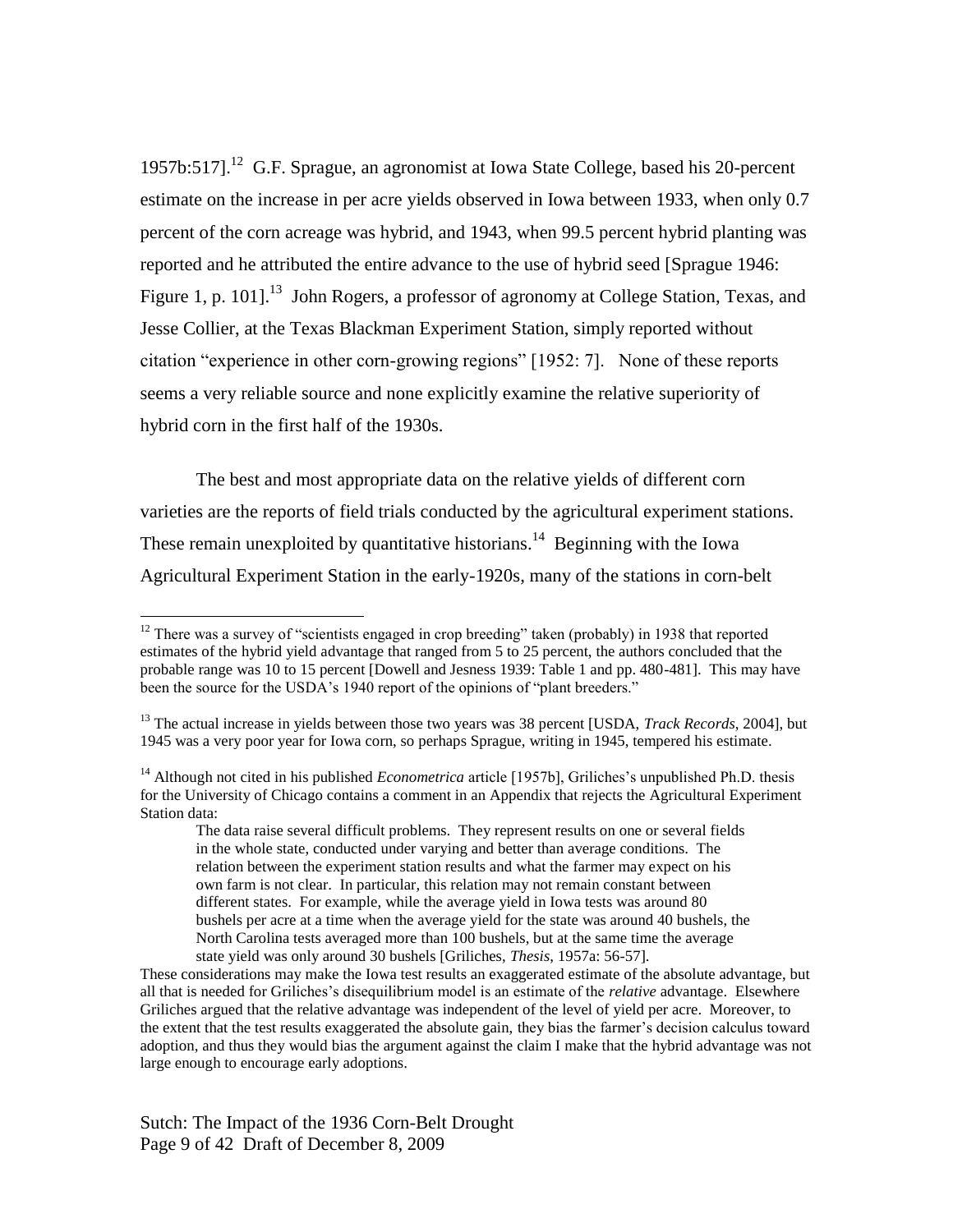states conducted controlled plantings of open-pollinated, experimental hybrid, and commercially-available hybrid seeds and published the results in the Stations' *Bulletins*. This paper relies on the data available from the Iowa Corn Yield Tests. These are the most complete. They begin at the earliest date. And, they are the most relevant. Iowa was both the heart of the Corn Belt and the first state to widely and most quickly adopt hybrid corn.

For the Iowa tests the state was partitioned into 12 districts, shown in the inset map in Figure 7. A volunteer farmer from each district, who was also a member of the Iowa Crop Improvement Association, planted several varieties in adjacent fields and employed a uniform cultivation practice to raise them to maturity. At harvest, the yields were measured separately for each variety and reported back to the Experiment Station. The Table displayed in Figure 7 summarizes the results for the years 1926 through 1940. For each district and each year the average yield for all hybrid varieties tested is expressed relative to the average for all open-pollinated varieties. It is immediately clear why the introduction of hybrid corn caused such excitement. Of the 166 observations in the table, only two recorded a relative below 101 (district 3 in 1926 and district 8 in 1927). These data provide strong support for the concept of hybrid vigor, or "heterosis" to use the scientific term. As we will see, however, hybrid vigor is not the same as economic superiority.

### **Hybrid Vigor**

 $\overline{a}$ 

American corn, or more properly, "maize" (*Zea mays*, L.) is native to North America.<sup>15</sup> It originated in Mexico where farmers cultivated it for millennia, gradually improving the plant by the selection for genetically-based traits. Before the development of hybrid corn

 $15$  The sources for this and the next several paragraphs are many, but the science is well-known so a detailed list of sources will be omitted. References to the names and historical dates can be found in Duvick [2001]. For a history of corn varieties (germplasm), see Troyer [2004]. Much of the science is elaborated in Smith, Betrán, and Runge [2004]. A useful discussion of the relevant agricultural history is provided by Bogue [1983].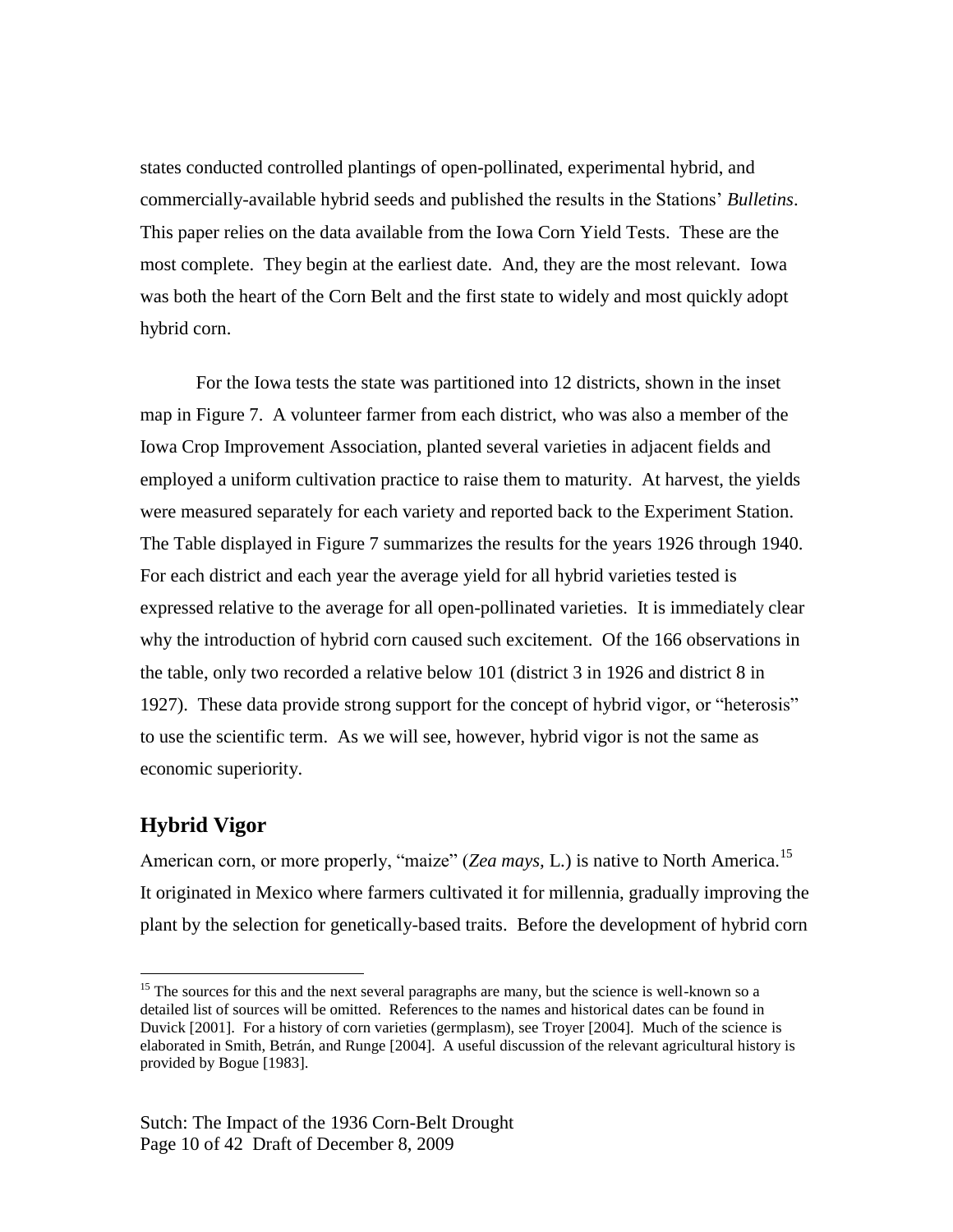the seed used for farm-planted corn was the result of natural cross-pollination. Under these conditions, corn is said to be "open-pollinated." Pollen, produced by the corn plant's tassels, is released and carried on the air. Some of the pollen typically reaches the cornsilks (the "ear shoots," which are the stigmas of the female flower) of one or more nearby plants. The geminating pollen tube grows down the silk and fertilizes the egg cell, thereby starting the growth of a seed. In principle each seed on an ear of corn could have a different male parent. The fraction of corn seeds set by self-pollination is known to be very low. If this fertilization process is left to the wind, selective breeding consists of choosing individual ears of corn on the basis of desirable plant or grain properties and saving those seeds for the following year's crop. A great deal of natural hybridization between separate corn populations and varieties took place in this way.<sup>16</sup> As a consequence of repeated selection under open-pollination, corn lines evolved that were adapted to new climates and soil conditions such that corn cultivation spread across the North American continent in the nineteenth century.

The next step, deliberate control of parentage, produced "varietal hybrids" in experiments conducted by farmers and agronomists in the late nineteenth and early twentieth centuries. Ever since Charles Darwin's experiments with inbred and crosspollinated corn, reported in 1876, it was known that the progeny of inbred plants were inferior to those of the cross-bred hybrids.<sup>17</sup> In Darwin's terms, hybrid plants had "innate" constitutional vigour." The lack of this vigor in the inbreds is known as "inbreeding" depression." Not surprisingly, Darwin's results stimulated experimentation with deliberate cross-variety hybrids.

<sup>&</sup>lt;sup>16</sup> For a brief review of the history of maize cross pollination see Olmstead and Rhode [2008: 71-76]. The most popular open-pollinated variety at the time that the first hybrids were introduced was Reid's Yellow Dent. This was an accidental hybrid between a reddish semi-gourd and a yellow flint. The story is told by Russell Lord [1947: 147] and Troyer [2004].

 $17$  Darwin married his first cousin and their first child was retarded. He had a life-long interest in inbreeding.

Sutch: The Impact of the 1936 Corn-Belt Drought Page 11 of 42 Draft of December 8, 2009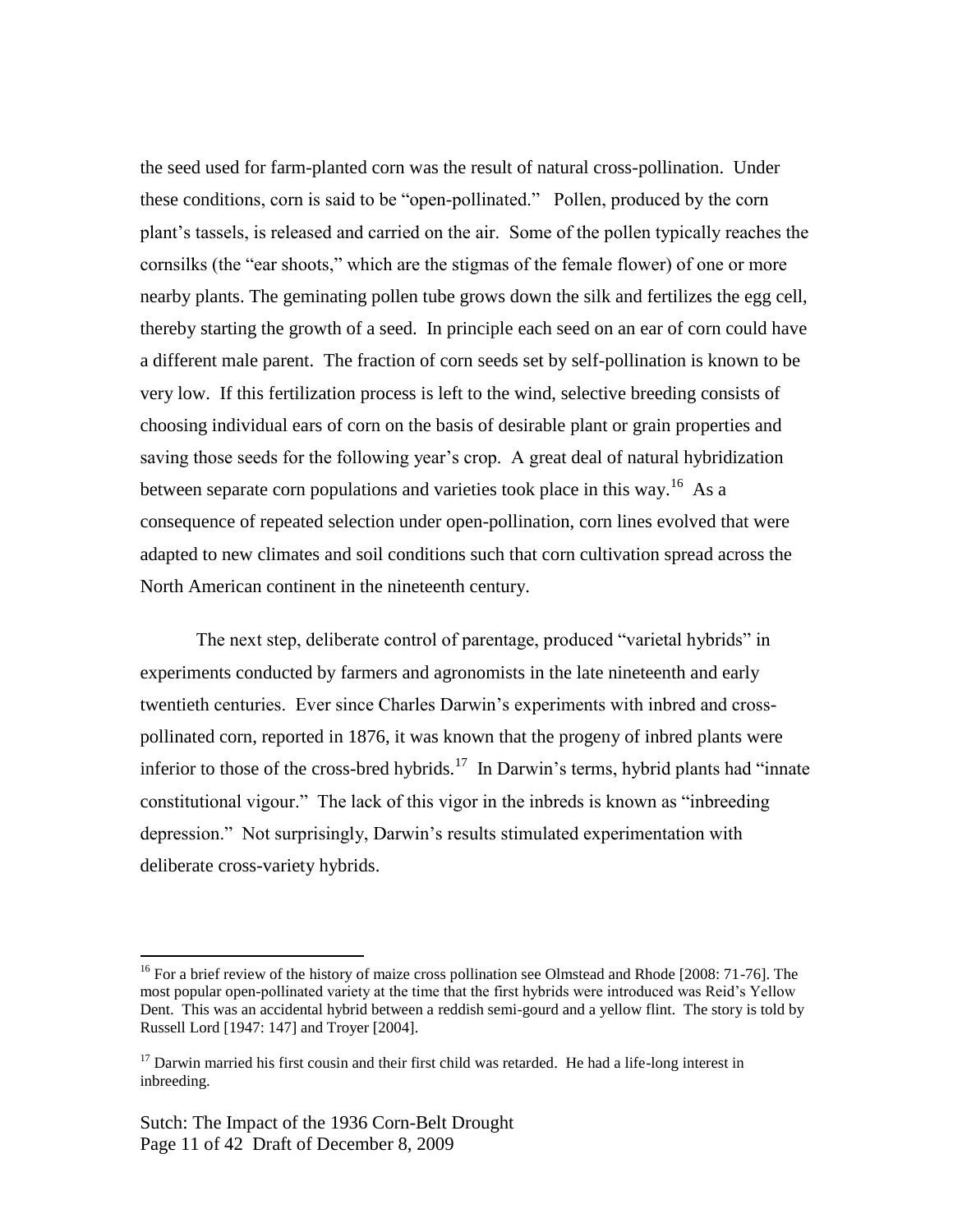Neither natural hybrids nor the deliberate varietal hybrids are the hybrid corn of the hybrid revolution under discussion. Hybrid corn as it is known today is more accurately described as a hybrid of inbred lines. Due to their inferior quality, the inbreds were generally avoided by plant breeders. So it took a leap of imagination when George Shull and Edward East, working independently, crossed two pure inbred lines of corn (homozygous strains) and produced plants superior to the run-of-field open-pollinated varieties. The results were published in 1908. The Shull-East "single-cross" hybrid of inbred lines in principle could revolutionize corn farming. Seeds could be produced on a field-wide basis by removing the tassels from one inbred line and allowing it to be fertilized by the pollen from a second inbred line planted in the neighboring row. It seemed evident, however, that this approach was impractical. Producing the inbred lines that were to be crossed involved laborious hand pollination and these parent lines were so depressed by inbreeding that their seed yields were extremely low, making the input costs to large-scale seed production prohibitive.

The problem of producing hybrid seed that the farmer could afford was further compounded by the need to plant freshly-made hybrid seed each year. If the seeds of an inbred hybrid were planted, the yields achieved the following season would drop significantly because seed from a hybrid field would suffer from inbreeding depression [Jugenheimer 1939: 18-19].

The practical problem was solved in 1918 by Donald F. Jones. He found that a "double-cross" hybrid could be made by crossing two single-cross varieties. The progeny, while generally not as productive as their single-cross parents, nevertheless out performed the open-pollinated varieties. Since single crosses were prolific parents (unlike the pure inbred lines) production costs for the double-crosses were reduced to an economical level.

All of the hybrids in the Iowa Corn Tests recorded in the table in Figure 7 were double-cross varieties. The trial results for the period 1926-1933 (before the drought of

Sutch: The Impact of the 1936 Corn-Belt Drought Page 12 of 42 Draft of December 8, 2009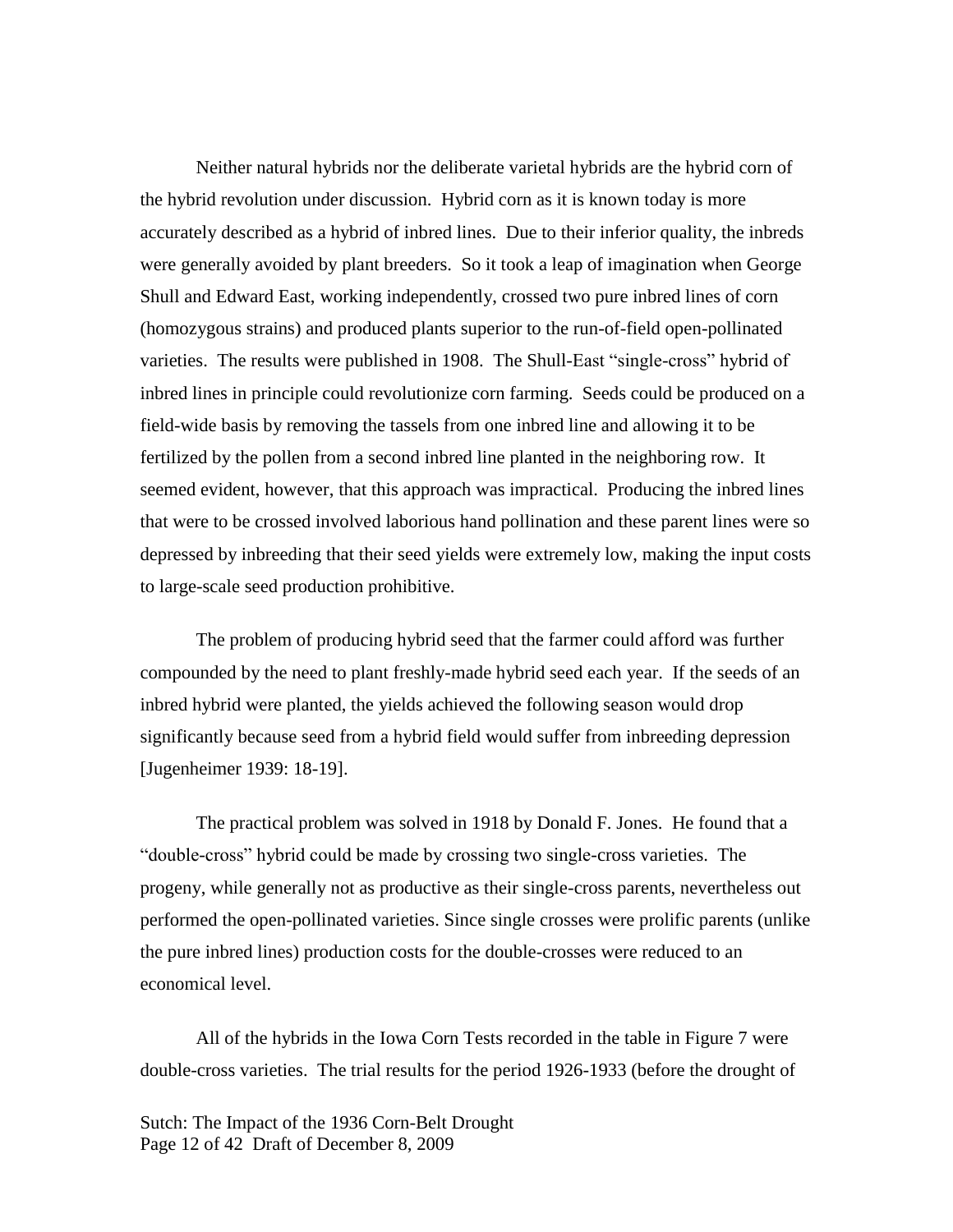1934) are plotted both as a histogram and as a density estimate in Figure 8. The average yield advantage of the hybrids was 9.3 percent (averaging across the 12 districts and 95 observations). The median yield advantage was 9 percent. An advantage of 15 to 20 percent would be an exaggeration for this period. The average advantage in District 6, where the adoption of hybrid corn first took place, was only 7 percent.

Although the 15-20 percent advantage cited by Griliches is an exaggeration for the period of first adoption, perhaps the story of a disequilibrium transition would be just as valid with the more modest 7 to 9 percentage advantage reported by the Iowa Experiment Station. The typical yield with open-pollinated corn reported by the farmers conducting the Iowa corn yield tests, 1926 through 1933, was 61.3 bushels per acre [Shaw and Durost 1965, Table 12: 28]. Presumably, this represents the yield achieved with best-practice farming by experienced farmers. The state-wide average for that period, however, was only 38.2 bushels per acre. Thus the typical farmer could anticipate a yield gain of less than four bushels per acre and an experienced best-practice farmer could anticipate perhaps as much as a six-bushel gain.

Before we can conclude that an advantage in physical yield translated into an economic advantage, we must factor in the depressed value of the corn crop and the high price of hybrid corn seed. With the advent of the Great Depression in the 1930s, the market price of corn came down from a high of 80 to 85 cents a bushel in the late 1920s to 32 cents in 1931 and 1932 [Carter *et al*, Series Da697]. During the Depression hybrid seed was selling in Iowa for \$6.00 a bushel [Culver and Hyde 2000: 91].<sup>18</sup> Since a bushel of seed would plant two acres [Duvick 1992: 71], a farmer would have to expect a financial gain approaching \$3.00 an acre to be tempted to pay full price.<sup>19</sup> Expecting no

<sup>&</sup>lt;sup>18</sup> Elsewhere Culver and Hyde report "at the depths of the Depression, corn sold in Iowa for ten cents a bushel" and that Pioneer's price was \$5.50 a bushel [p. 147].

 $19$  Corn seeding rates varied widely depending upon the local practice and climate. States with abundant rainfall, such as Ohio, supported heavier seeding rates [Fernandez-Cornejo 2004: 8].

Sutch: The Impact of the 1936 Corn-Belt Drought Page 13 of 42 Draft of December 8, 2009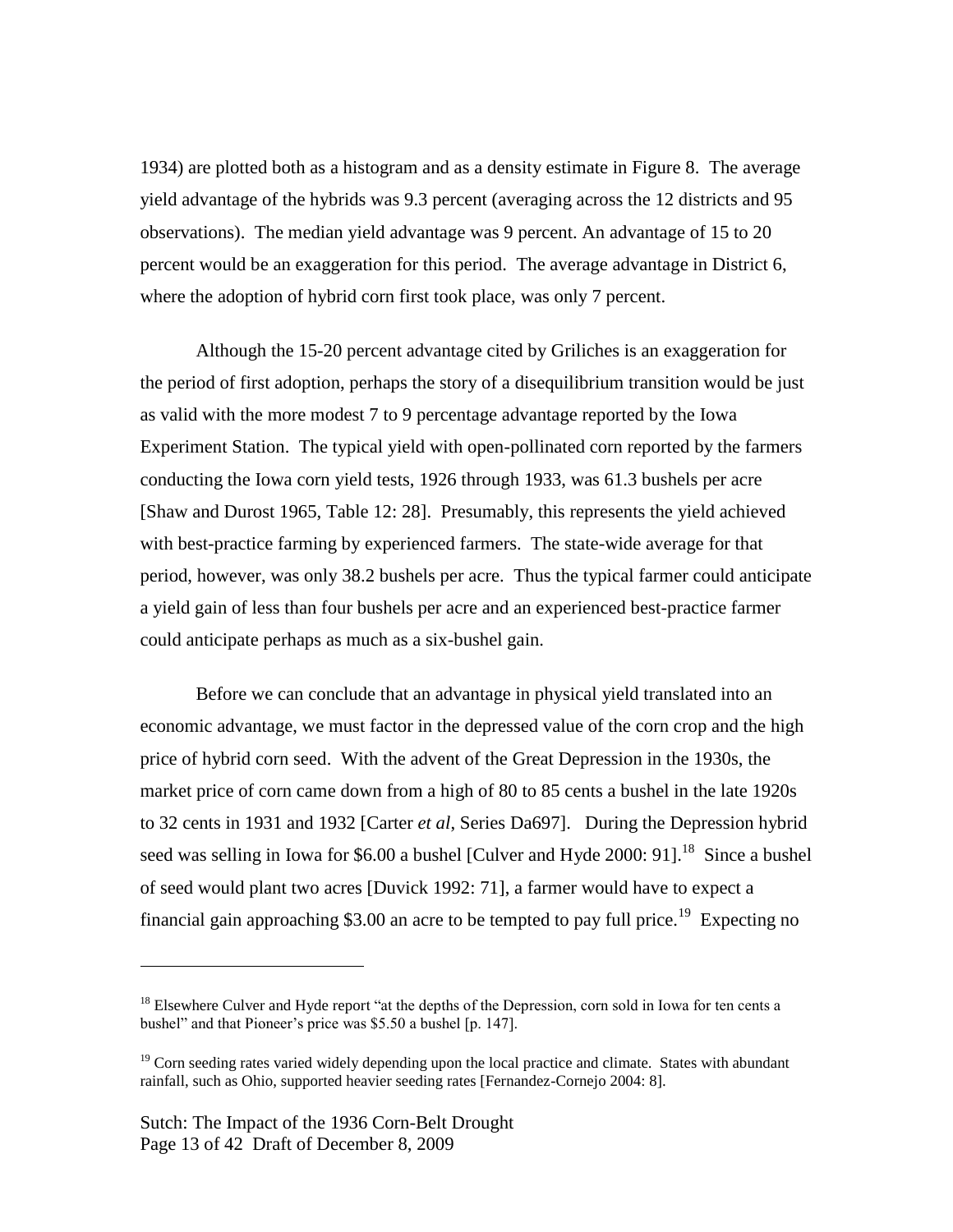more than 32 cents per bushel for the crop when sold, the advantage of the hybrid seed would have had to approach nine bushels per acre, not the four to six bushels that could be anticipated on the basis of the Iowa Corn Tests.

### **Henry Agard Wallace and Hybrid Hype**

The puzzle then is why some adventurous farmers were willing to adopt hybrid corn before its economic superiority was demonstrated by controlled tests. My suggestion has two parts: (1) there was an aggressive marketing campaign launched by the commercial seed companies directed at potential adopters, and (2) the Secretary of Agriculture, Henry Agard Wallace, a commercial promoter of hybrid seed and former President of the major seed company, Pioneer Hi-Bred International, put the full weight of the Federal government behind an advocacy of hybrid corn.

Henry Agard Wallace, Franklin Roosevelt's first Secretary of Agriculture, was a multifaceted, complex, prolific, and eccentric man.<sup>20</sup> He was an early champion of scientific farming, a path-breaking plant scientist, a talented statistician and geneticist, America's first econometrician, author of a dozen books, a journalist, and the influential editor of *Wallaces' Farmer*, from 1921 to 1933, the most prominent agricultural magazine of its time.<sup>21</sup> Later he became the editor of *The New Republic*, 1946-1948. Wallace was a successful entrepreneur who made a personal fortune as the leading founder of the Hi-Bred Seed Company (later Pioneer Hi-Bred International, Inc.). Today, Pioneer is a wholly-owned subsidiary of E.I. du Pont de Nemours and Company and is the largest seed company in the world with a market share in 1997 of 42 percent [Fernandez-Cornejo 2004: Table 12, p. 26; Beck 2004: 568]. Henry Agard Wallace was,

 $^{20}$  As one index of his eccentricity, I note that Wallace was a mystic and an ambidextrous, vegetarian, teetotaler before any of these affectations was considered legitimate. Republican teetotalers holding high office in Roosevelt's New Deal administration were rare indeed. The best biography of Wallace is by John C. Culver and John Hyde [2000] from which I draw the details in this paragraph.

 $2<sup>1</sup>$  It was the USDA's statistician Louis Bean that named Henry A. Wallace the first American econometrician based on Wallace's book, *Agricultural Prices* [1920]. See Culver and Hyde [2000: 51].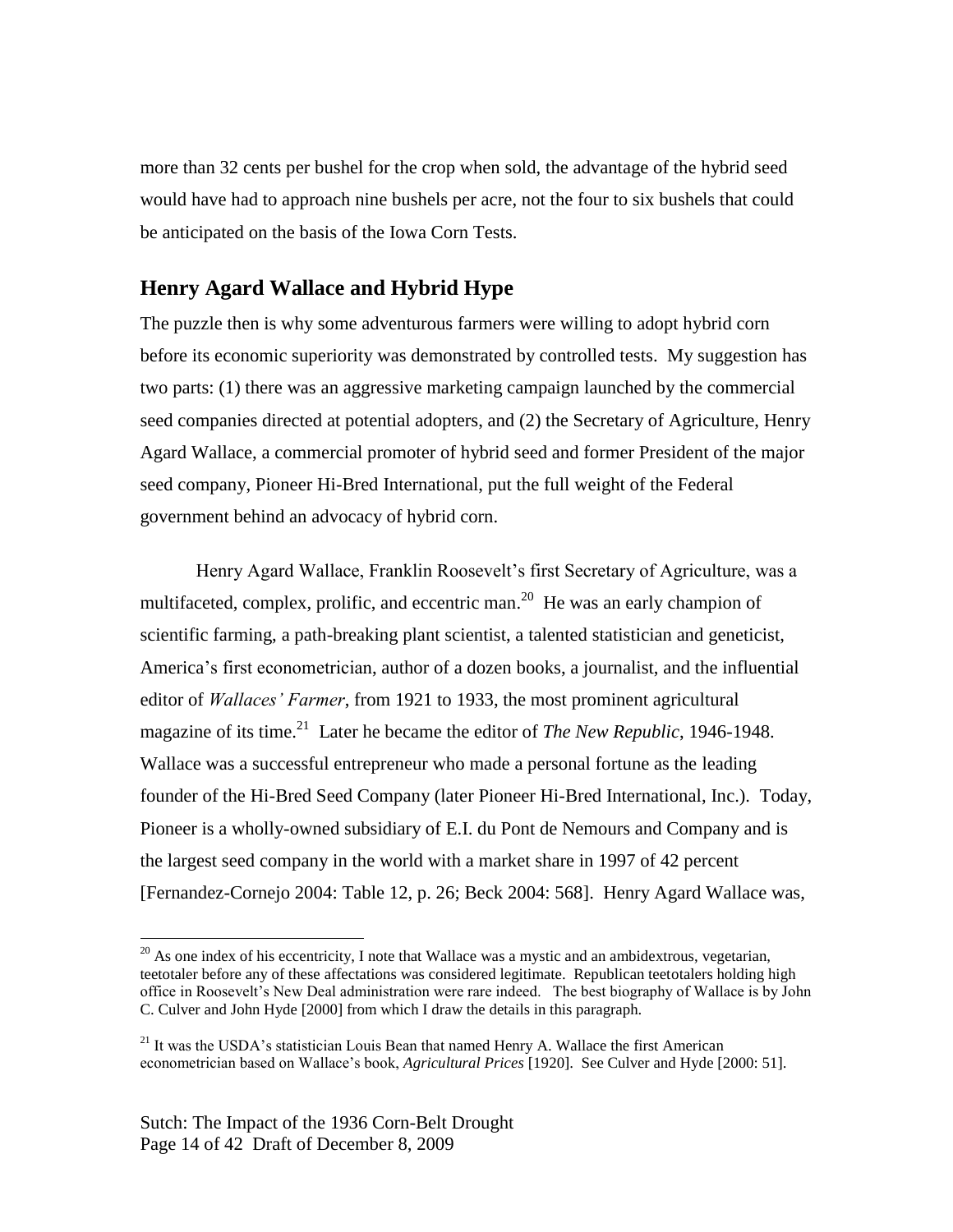according to historian Arthur Schlesinger Jr [2000], America's best Secretary of Agriculture.<sup>22</sup> He was Vice President of the United States during World War II – the most influential and powerful Vice President before Dick Cheney. Wallace served as Secretary of Commerce during the economic transition to peace time (1945-1946). He ran for President on the Progressive Party ticket in 1948. The *Des Moines Register* identified Henry A. Wallace the "Most Influential Iowan of the 20th Century" on December 31, 1999. His biographers identified him as the "state's greatest son" [Culver and Hyde 2000: ix]. When he died of Lou Gehrig's disease in 1965, the then-reigning Secretary of Agriculture, Orville Freeman, could declare, without hyperbole that: "No individual has contributed more to the abundance we enjoy today than Henry Wallace" [p. 531].

A unifying theme – an obsession, really – for Wallace throughout this prolific and many-sided career was hybrid corn. In 1910, two years after Shull and East reported on their single-cross inbred hybrid experiments, Wallace was debating the findings with Iowa State College agronomists in Ames. In 1912 he conducted his own experiments to produce single-cross hybrids. At the time, he concluded that the difficulty of hand pollination "was too laborious" [Wallace quoted by Culver and Hyde 2000: 67]. Over the next several years Wallace experimented with varietal hybrids without achieving consistent success. But when Edward East visited Wallace in 1919 and introduced him to Donald Jones' results with double-cross hybrids, Wallace immediately saw the commercial potential and began his own experiments with the new technique. He also used the pages of *Wallaces' Farmer* to proclaim the coming revolution [Culver and Hyde 2000: 68]. In 1920 the circulation of *Wallaces' Farmer* was 65,200 [Galambos 1968: 344]. The journal was read by a high proportion of corn and hog farmers.

 $22$  Precision requires that I use Wallace's middle name since his father, Henry Cantwell Wallace, was also Secretary of Agriculture (1921-1924), appointed by Warren Harding. Another Henry Wallace in the family was Henry A. Wallace's grandfather and the founder of *Wallaces' Farmer*. This Wallace had no middle name [Lord 1947].

Sutch: The Impact of the 1936 Corn-Belt Drought Page 15 of 42 Draft of December 8, 2009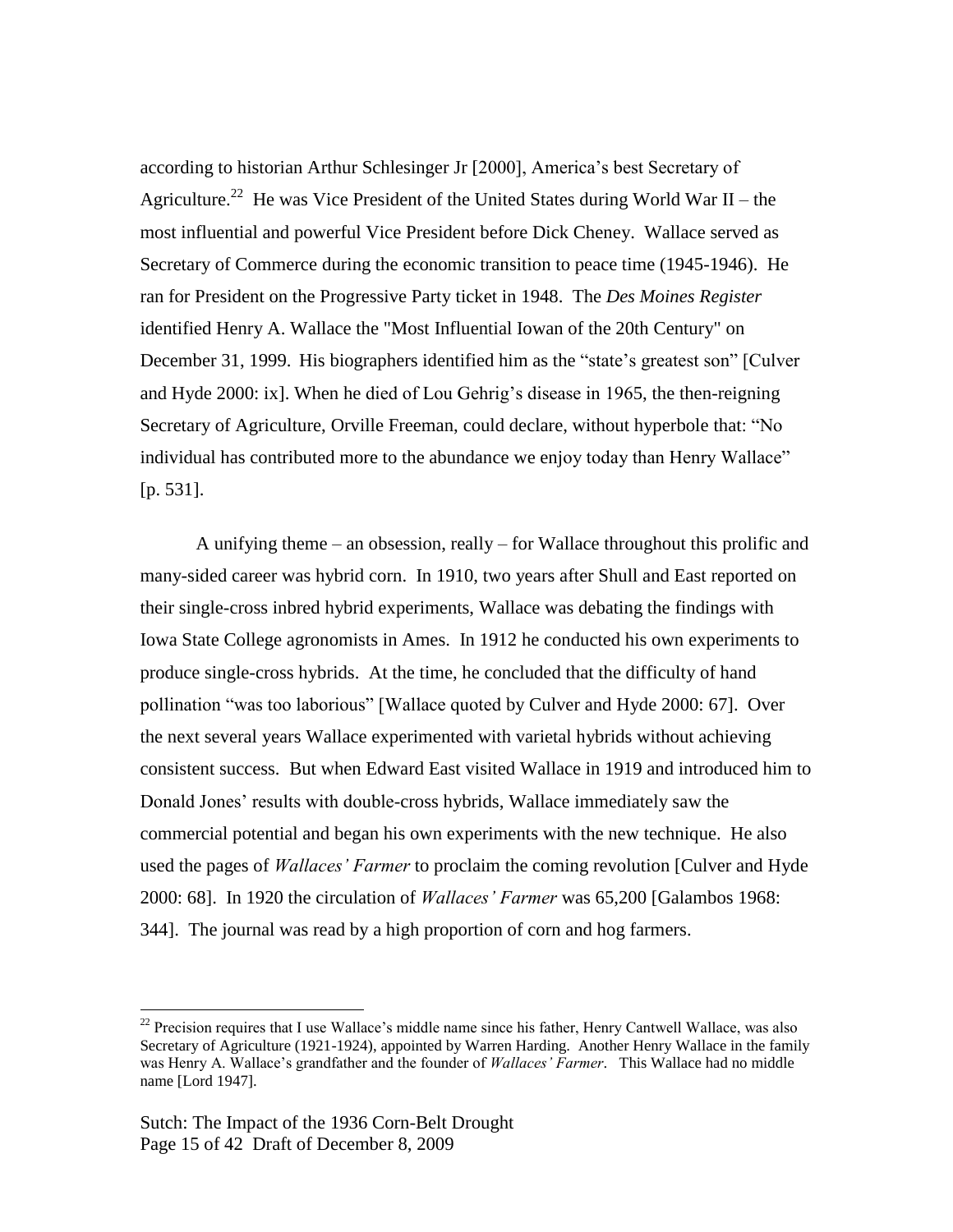In 1920 Wallace convinced the Iowa State Agronomist, H.D. Hughes, to establish the Iowa Corn Yield Tests. The idea was to challenge the current practice of judging corn by the physical appearance of the ear and instead focus on yields per acre. Wallace did not have enough seed to offer an entry of his own that first year, and his entry for 1921 failed to outperform the best of the open-pollinated varieties. He entered a new hybrid, named Copper Cross, in the 1922 tests and again in 1923, but it too failed to outyield the best open-pollinated entries. However, Copper Cross was successful enough that Wallace was able to draw up a contract for its commercial release with the Iowa Seed Company. When Copper Cross won the gold medal at the 1924 test, the commercialization of hybrid corn was launched.<sup>23</sup> Wallace himself wrote the first advertising copy. "An Astonishing Product—Produces Astonishing Results ... If you try it this year you will be among the first to experiment with this new departure, which will eventually increase corn production of the U.S. by millions of bushels" [quoted by Culver and Hyde 2000: 71].

In 1926 Wallace founded the Hi-Bred Seed Company [Culver and Hyde 2000: 82- 83]. He continued to use the pages of *Wallaces' Farmer* to proclaim the virtues of hybrid corn and, of course, to advertise his company's seed. In that same year and the following year hybrid maize did reasonably well in the Iowa Corn Yield Tests recording about a 7 percent greater yield than their open-pollinated rivals. But that was an insufficient advantage to create much demand.

There were several obstacles, not the least of which was the astonishing price that Wallace was asking for his "astonishing" seed – it was \$52 bushel in 1924 [May 1949: 514, Culver and Hyde 2000: 71]. Two founding principles of the Hi-Bred Seed Company were first, total honesty in advertising and, second, high prices. "High prices, Wallace believed, were necessary to convince farmers they were buying something special" and,

 $^{23}$  The Funk Brothers Seed Company introduced its first double-cross hybrid in 1928 [Fitzgerald 1990: 218].

Sutch: The Impact of the 1936 Corn-Belt Drought Page 16 of 42 Draft of December 8, 2009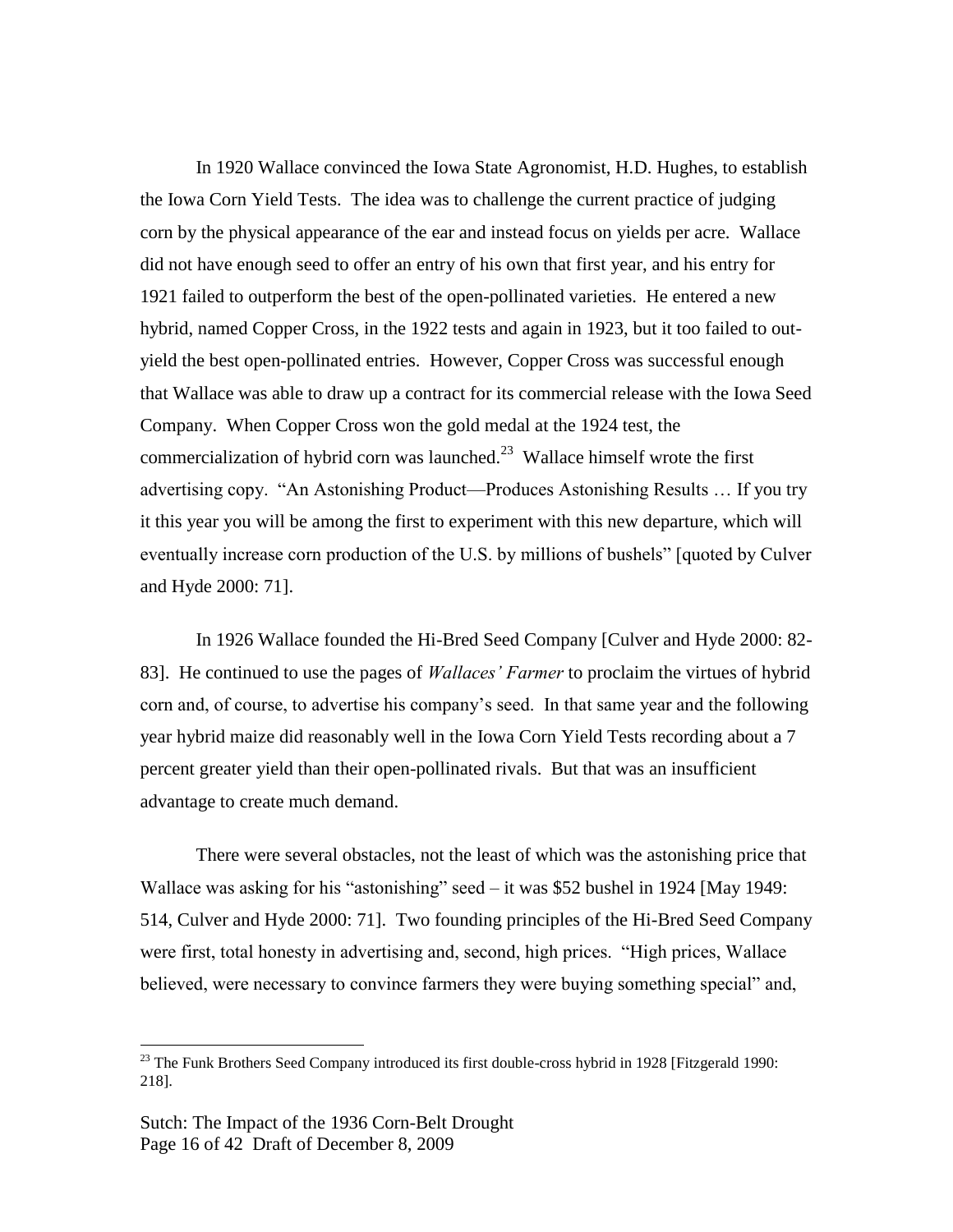of course, high profits helped cover the cost of on-going research intended to improve the varieties [Culver and Hyde 2000: 91 and 148].

Another obstacle that had to be overcome was the reluctance of many farmers to abandon their reliance on their own home-grown seed and instead entertain a visit by, and the commercial pitch of, the traveling seed salesman. The role of the salesman was not so much to educate the farmer – the genetics of inbred-hybrid crosses and the "magic" of heterosis exceeded the common-sense knowledge of most farmers and indeed of most seed salesman. The claims of superiority had to be accepted, if they were, on faith. It was a particularly sore point with many farmers that seeds saved from a hybrid crop could not themselves be planted the next season with any hope of success. So, old habits were challenged. A commitment to hybrid seed was tantamount to an agreement to deal with the seed salesman every subsequent year as well as the current year. And that commitment meant that the farmer's skill in selecting seed corn from his own crop, a skill which many took great pride in, would be no longer needed or esteemed [Fitzgerald 1993].

Pioneer Hi-Bred designed a sophisticated marketing plan to address these problems. Seed salesmen working for Wallace offered to provide the reluctant farmer enough seed free of charge to plant half of his acreage. The farmer would plant the remaining land with the open-pollinated seed he preferred. In exchange the Hi-Bred company would reclaim one-half of the increased crop produced by its seed judged against the farmer's regular crop [Lee 1984: 43, Culver and Hyde 2000: 91]. Typically, only one farmer on each lane was offered the deal with the hope that a demonstration would spread interest to the neighborhood. Other farmers were given yield guarantees [May 1949: 514]. According to Culver and Hyde, it often took several years to persuade a farmer that the higher yields achieved with the Hi-Bred seed were not a fluke [p. 91].

With the advent of the Great Depression in the 1930s, marketing the new seed became even more difficult. As I have noted, the Depression had sent the market price of

Sutch: The Impact of the 1936 Corn-Belt Drought Page 17 of 42 Draft of December 8, 2009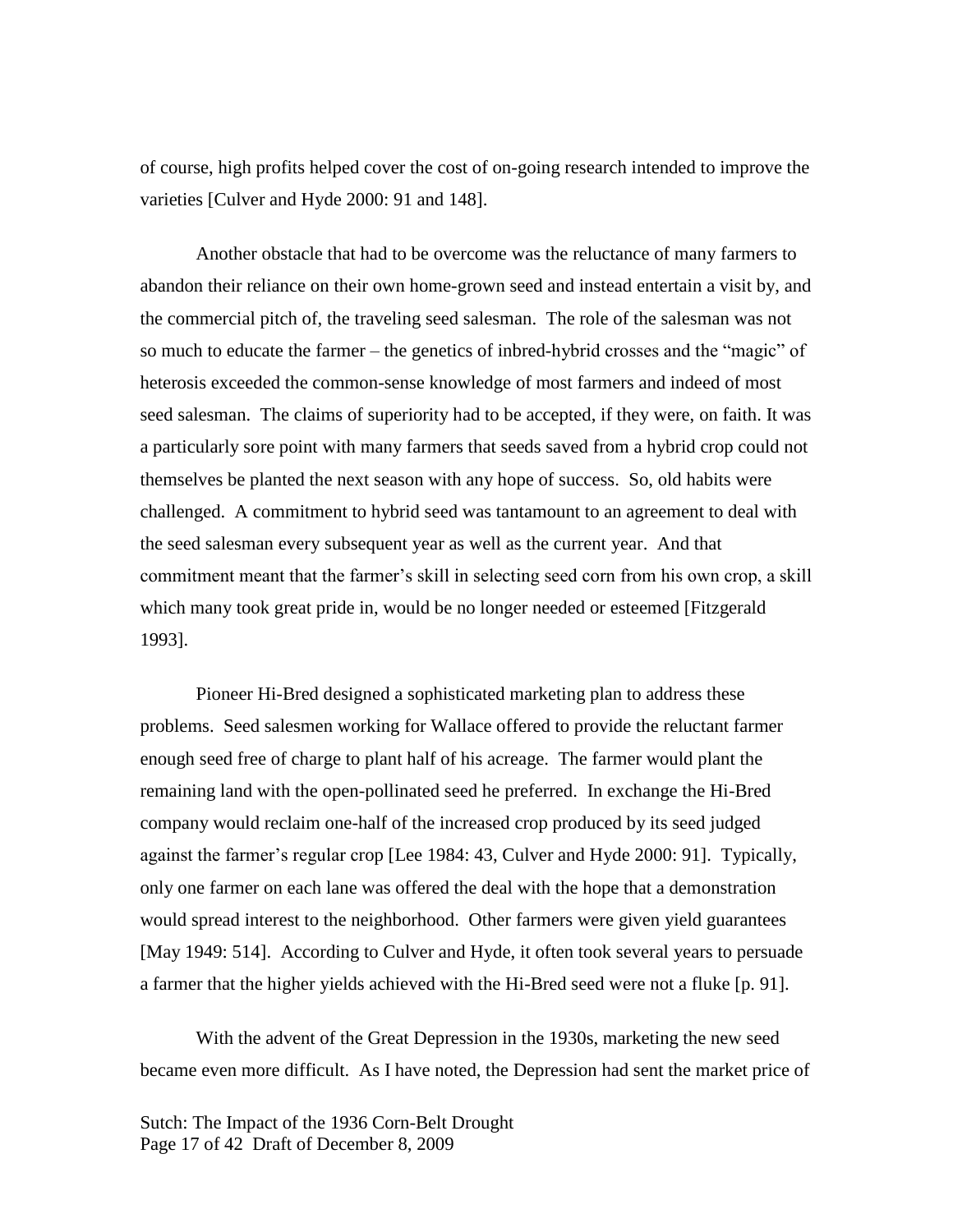corn tumbling from a high of 85 cents a bushel in the late 1920s to 32 cents in 1932 and Iowa farmers, many who faced ruin, were hardly in the mood for experimentation and risk taking. Safety first was the general rule. Moreover the average yield gains from switching to hybrids were, as I have already pointed out, generally insufficient to justify the cost of seed.

Henry Agard Wallace became President Roosevelt's Secretary of Agriculture in 1933. The public position did not damp his enthusiasm for hybrid corn. For many years the Agriculture Department had published an annual volume, The *Yearbook of Agriculture*, devoted to reporting on the activities of the Department, of advances in many fields, and offering both general and specific advice to farmers. The *Yearbooks* had large press runs and were widely distributed by members of Congress to their farming constituency. For the 1936 edition Wallace made an unusual decision. As he explained:

> The 1936 Yearbook of Agriculture differs … from those published in recent years. … This year it is devoted to a single subject – the creative development of new forms of life through plant and animal breeding [Wallace 1936: foreword].

The article on "Corn Improvement" for this *Yearbook* was written by Merle T. Jenkins, the USDA's Principal Agronomist. A headline exaggeratedly claimed "Yield Advances" up to 35 Percent over Open-Pollinated Varieties" [Jenkins 1936: 481]. The report was based on the Iowa Corn Yield Test despite the exaggeration of the headline.

In retrospect, and perhaps even at the time, the focus of the 1936 *Yearbook* was in jarring contrast to other efforts of the Roosevelt Administration to deal with the Great Depression. For the first several years of his administration, Wallace presided over the acreage reduction and crop destruction policies of the Agricultural Adjustment Administration. He was the one who ordered the plowing up of ten million acres of cotton in 1933 and the slaughter of six million baby pigs and sows in September [Culver

Sutch: The Impact of the 1936 Corn-Belt Drought Page 18 of 42 Draft of December 8, 2009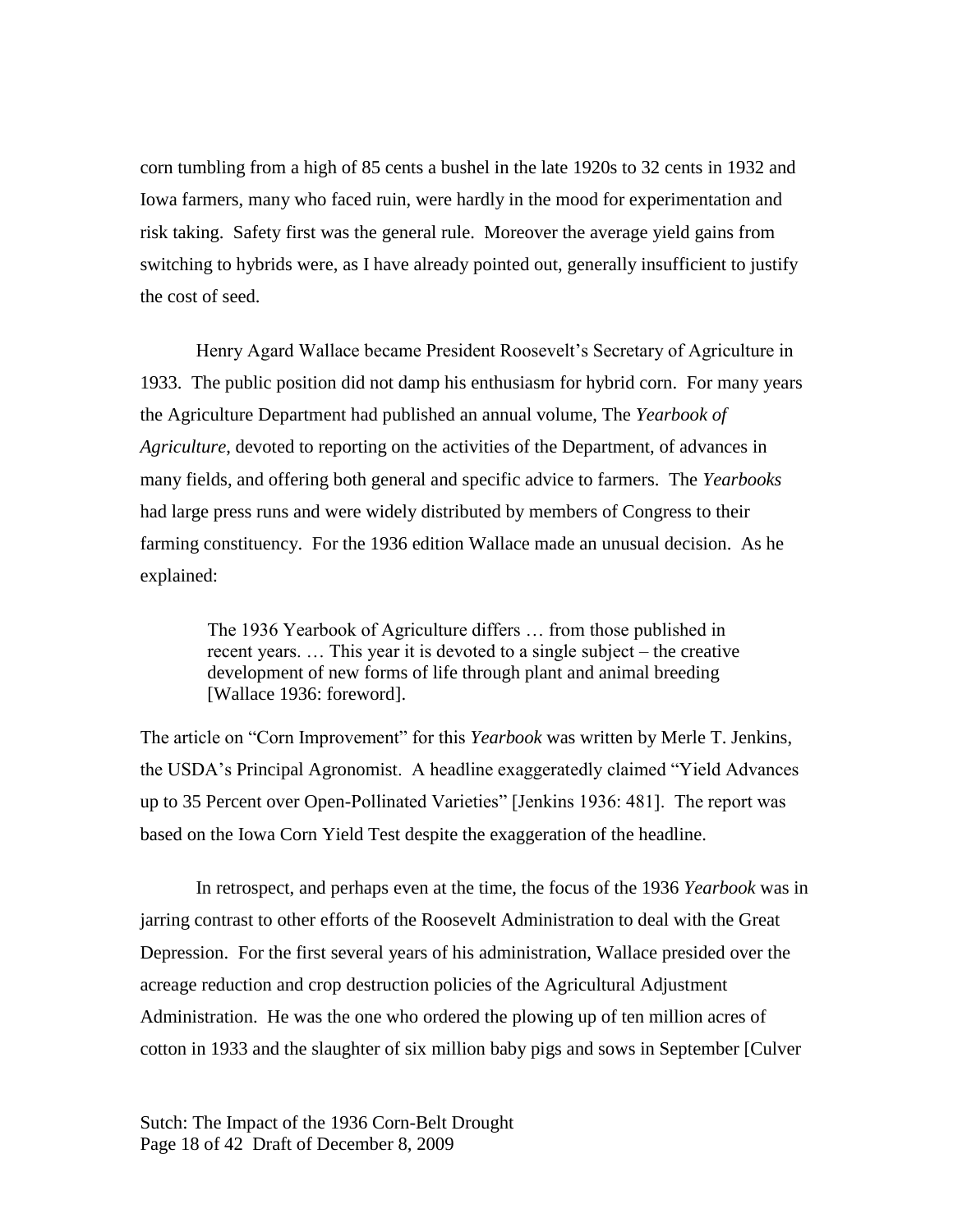and Hyde 2000: 123-125]. Yet Wallace looked into the future beyond the current crisis to foresee a time when the yield increases to be made possible by the spread of hybrid corn would be welcome.

By today's standards, the glaring conflict of interest between Wallace's financial interest in the Pioneer Hi-Bred Company and the use of the government agency he controlled to advertise and advocate his product would be outrageous. But even this propaganda barrage combined with the innovative marketing strategy of his company might not have been successful in tipping the balance in favor of hybrid corn. It took two other factors to put the company on the road to success.

#### **Drought and Research**

The eventual success of hybrid corn was due, first, to a tipping event and then to the selfreinforcing momentum of biotechnology. The factor which acted to tip the balance in favor of hybrid adoption was paradoxically another disaster to bedevil corn farmers in the 1930s. As if the Depression, with its devastating impact on agricultural prices were not enough, there were catastrophic droughts in 1934 and 1936. An index of the severity of these droughts, as we have suggested, is the fraction of the crop planted which was harvested. In Iowa and in the country overall, thirty to forty percent of the acreage planted was so devastated by drought that it was not worth harvesting. In Nebraska and Kansas the losses were nearly total. Consult Figures 2 and 3.

What the droughts starkly demonstrated was that the *relative* yield of hybrid corn was greatest when the *absolute* yields were generally depressed. Figure 9 reveals the relationship using, once again, the Iowa Corn Yield Test results to illustrate the correlation. In the extreme drought conditions of the mid 1930s, the yield differences between the new and traditional varieties were stark. Edward May, President of the May Seed Company, recalled:

Sutch: The Impact of the 1936 Corn-Belt Drought Page 19 of 42 Draft of December 8, 2009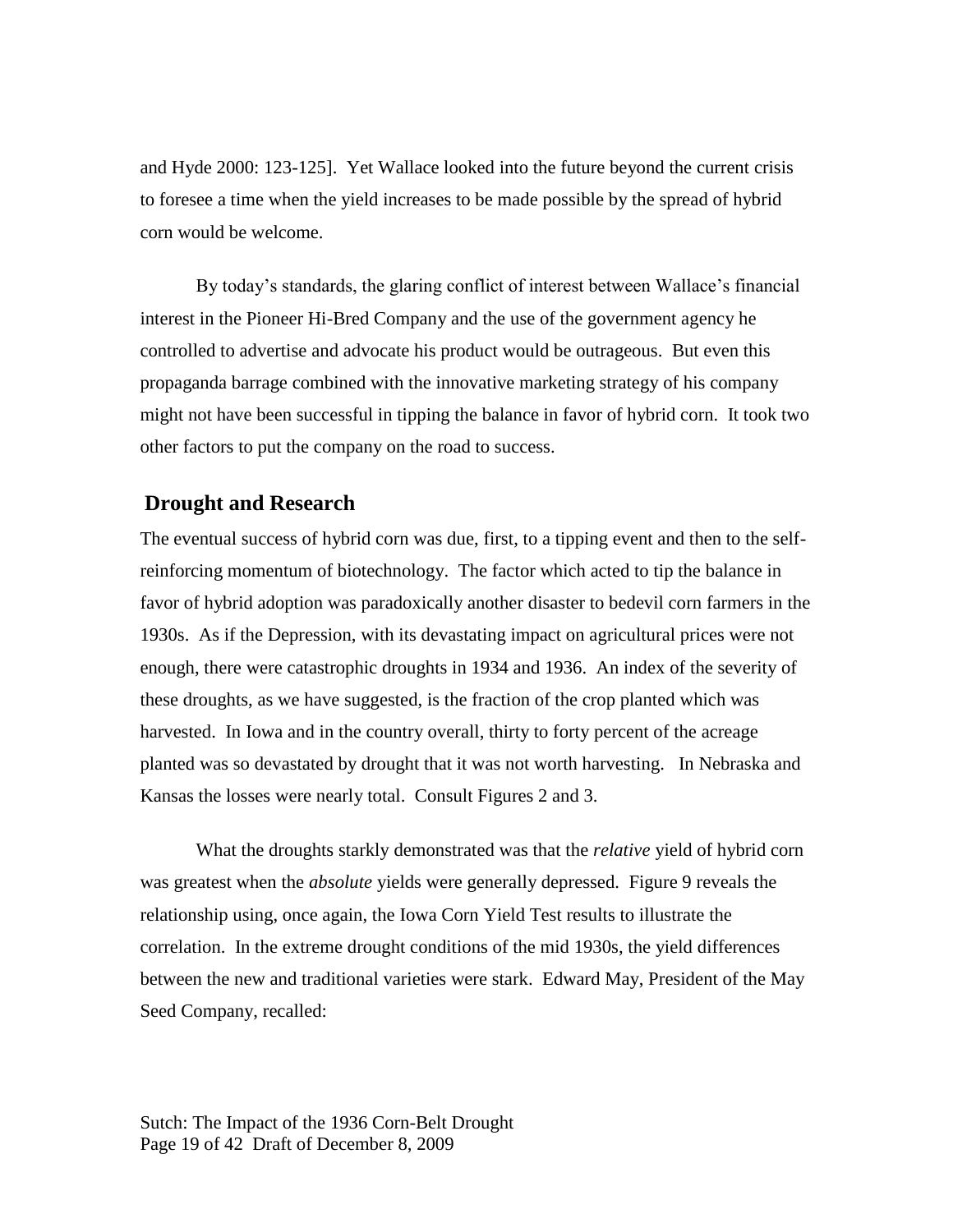Yield differences became plainly evident in 1936, which was also a severe drouth year in Iowa. At this time nearly all farmers who were testing hybrid seed corn planted only a limited acreage. Yields of hybrids under these conditions in many areas of the state were approximately double the yields of other corn grown on the farm. The results were so convincing that it marked the end of the vast efforts of initial adoption [May 1949: 514].

"Almost overnight, demand for hybrid seed exploded" [Culver and Hyde 2000: 149]. Big percentage point gains in adoption came in 1937: 22.3 percentage points accounted for by new adoptions in Illinois, 21.2 percentage points Iowa, 18.3 points in Ohio, 17.4 in Indiana, 12.9 in Wisconsin [see footnote 3 for sources].

Once the move to hybrid corn was launched -- and only because the switch was made – the technological diffusion process became self-sustaining and irreversible. The steady improvement of the yield advantage of hybrid corn began in 1937. See Figure 6, but also Figure 10 which illustrates the shift in the relative hybrid advantage after 1936. Farmers might have switched to hybrid corn out of fear of continued drought, but soon the genetic advance in hybrid corn made open-pollinated corn obsolete even though the price of hybrid seed was high and a farmer using it would need to purchase fresh seed each season. This genetic improvement was achieved thanks to continuing research funded by the seed companies using retained earnings generated by soaring sales and high prices.

Wallace believed that his hybrid revolution would have collapsed without a continuing, well-financed, research effort [Culver and Hyde 2000: 148]. Research by the federal government also played a supporting role.<sup>24</sup> The research in both sectors was closely co-coordinated. According to Sprague [1946: 101] there was unrestricted

<sup>&</sup>lt;sup>24</sup> In 1922 when Henry Agard Wallace's father, Henry C. Wallace, was Secretary of Agriculture a wellfunded hybrid corn research program was established by the Department in cooperation with the Experiment Stations in several corn-belt states. This federal program was vital during the 1920s. Donald Duvick suggests that "the commercial maize breeders probably could not have succeeded in the early years [without the contributions from the public sector], for individually they simply did not have enough inbred lines ..." [Duvick 2001: 71].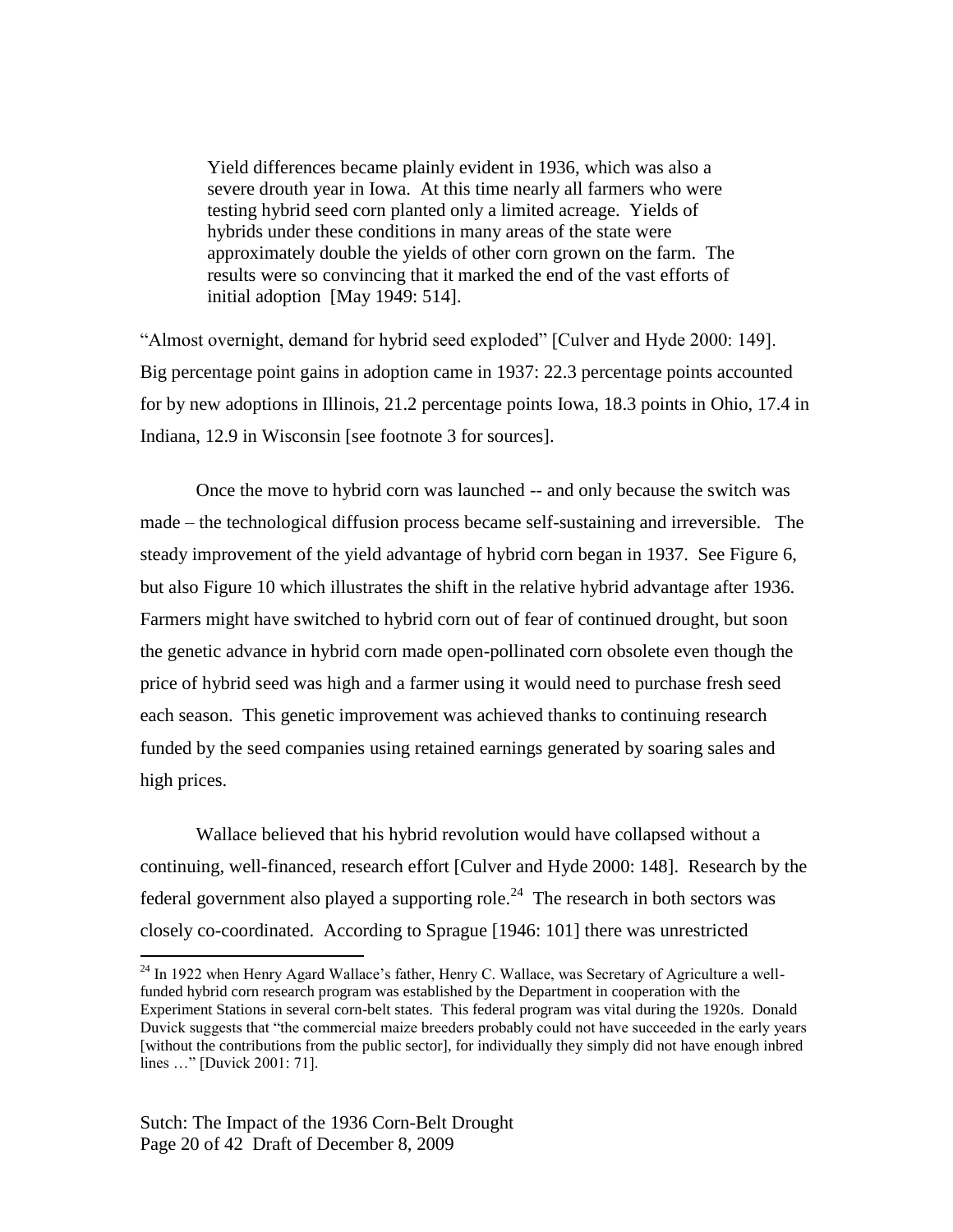interchange of ideas and seed stock between government researchers and the private companies. Most observers agree that the for-profit research was the driving partner of the private-federal joint effort after 1937 [Griliches 1958: 420-421 and Table 1, p. 424; Duvick 2001: 71; Fuglie, Ballenger, et al 1996: 45, Fernandez-Cornejo 2004: 41-50]. Wallace claimed that his company spent more money on corn research than the USDA and the state experiment stations combined [Culver and Hyde 2000: 148].

Ironically, the drought of 1934 was, in part, responsible for the remarkable improvement in hybrid development seen thereafter. One of the farmers that Hi-Bred recruited as part of its experimental research on new hybrid strains suffered greatly in the drought of 1934. Most of his experimental plants were lost. But he continued to work with the few plants that had managed to survive. The result was the unexpected discovery of a hardy new hybrid, number 307, with a remarkable ability to withstand drought. Consult Figure 6 again, where number 307 is labeled for easy identification. The experimenter remarked that this plant "proved very valuable when we found ourselves in another serious drought condition in the summer of 1936" [Culver and Hyde 2000: 149].

What we have, then, is a story of the diffusion of hybrid corn that is more complex and more interesting than the one usually told by Griliches-inspired plant scientists [Griliches, *Science*, 1960]. Rather than disequilibrium transition slowed by information imperfections that were gradually overcome by commercial advertising and agricultural extension education, the history reveals that neither the innovation of 1918, nor the commercial product of 1924, nor the highly-touted seeds of 1936 were economically and culturally attractive. The advertising and marketing campaigns of the seed companies were effective in the late 1920s or early 1930s not because they educated farmers, but because they offered inducements designed to lower the costs and risks of adoption, shifting those costs and risks to the seed companies. The tipping point came in 1936 when farmers choose what seeds to plant in 1937. How much credit should be

Sutch: The Impact of the 1936 Corn-Belt Drought Page 21 of 42 Draft of December 8, 2009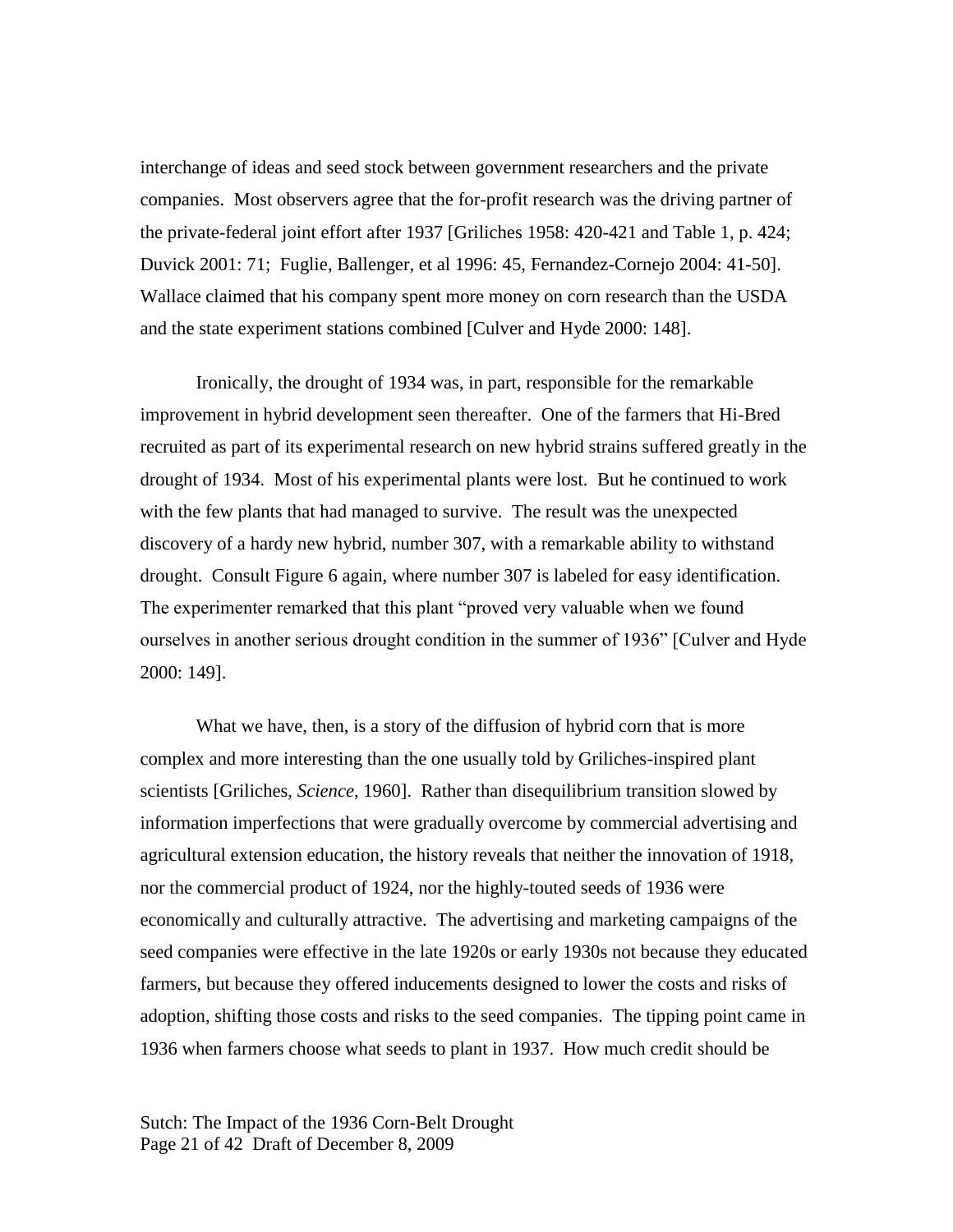given to the *Yearbook of Agriculture* that year and how much to the drought would be difficult to say given their simultaneity. But what is clear is that the genetic advance in hybrid corn varieties beginning with hybrid 307 (which was introduced commercially in 1936) is what locked in the transitional adopters and made the hybrid revolution seem inevitable in retrospect. Had Wallace not used the bully pulpit of the USDA to promote his own commercial and financial interests, had the USDA not supported the research effort in the late 1920s and early 1930s, had the droughts of 1934 and 1936 not occurred, had Hi-Bred not continued a major research effort following 1936, the Wallace crusade might have succumbed as just another fatality of the Great Depression.

#### **The Impact of the Drought on Adoption: An Illustration**

The relationship between the drought and the adoption of hybrid corn can be illustrated using crop district data for the years 1926-1960. For the purposes of reporting the data on the percentage of acreage planted to hybrid varieties and the statistics of acreage and output, the USDA partitioned each of the corn states into nine (or fewer) districts that aggregated contiguous counties. Unfortunately the county-level data on acreage planted is not complete and the data on yields is available only for Ohio, Indiana, Illinois, Wisconsin, Iowa, Missouri, eastern South Dakota, and eastern Nebraska. Michigan and Kansas are not yet available. Because the data on acreage planted is not available at the county or district level for most of these states, I use the yield per harvested acre as my measure of the severity of the drought in 1936. Specifically severity is measured as the percentage yield shortfall in 1936 when compared to the average yield for 1926-1935 excluding 1934.

The more severe the 1936 drought, the greater its depressing impact within a crop district, the faster we expect the adoption of the new drought-resistant hybrids would have been. Zvi Griliches collected annual data on the percentage of acreage planted in each crop district that was devoted to hybrid varieties. District-by-district he fit a simple three-parameter logistic curve to estimate the timing and speed of adoption. We used the

Sutch: The Impact of the 1936 Corn-Belt Drought Page 22 of 42 Draft of December 8, 2009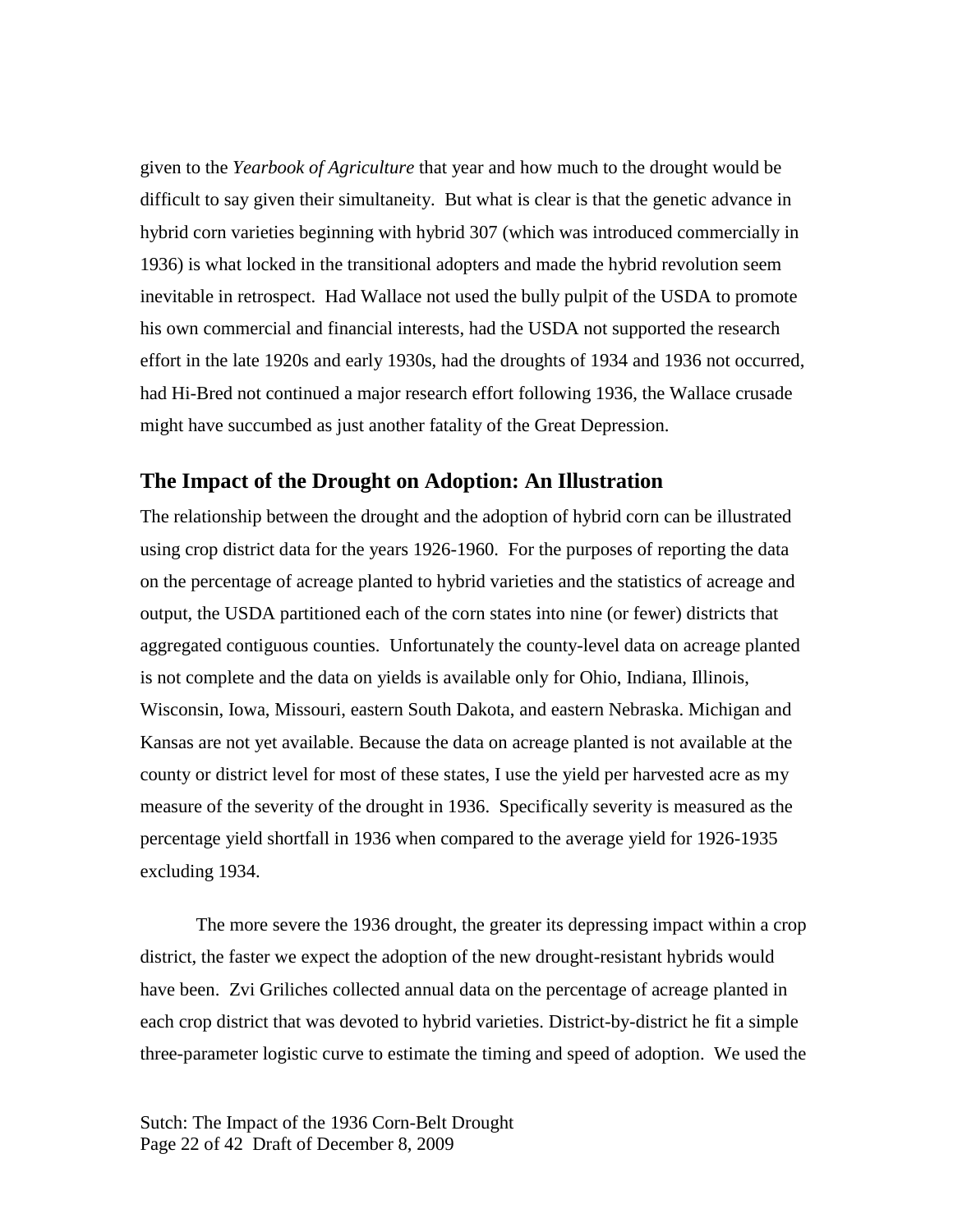parameters that he published [Griliches 1957, Table 2] to calculate three measures:  $^{25}$  (1) the year that the district achieved a 40-percent adoption rate, (2) the number of years that elapsed between the time a 10-percent adoption rate was achieved and a 70-percent adoption rate was recorded, and (3) the percentage of new acreage adopting hybrid corn in 1937 compared with 1936. I name these three variables: "penetration," "cautiousness," and "jump."

We also conjecture that the eagerness to adopt the new varieties would be correlated with the productivity of corn farming within the district. The higher the yield per acre in normal years, the larger will be the pecuniary advantage of the higher yields the new varieties seemed to offer.

**Penetration:** A 40-percent rate of adoption would indicate that hybrid corn had made significant inroads in the region. Penetration is the date (in years) this threshold was achieved. The average over the 44 crop districts was 1939. The smaller this number, the earlier substantial penetration was achieved. I performed a simple statistical calculation to predict the year that 40-percent penetration was achieved for a cross section of the 44 crop reporting districts in the cotton belt. See the map inset in Figure 11. The average yield reported for the 1926-1933 and 1935 period and our measure of the yield shortfall in 1936 were used as linear regressors. The larger the shortfall in yield, the greater severity of the drought, and thus the earlier penetration should have been achieved. The regression confirms this relationship. The higher the normal yield per acre the earlier 40-percent penetration was achieved. Both coefficients are statistically significant at the 96 percent level. The regression statistics are presented in Figure 11.

<sup>&</sup>lt;sup>25</sup> A purest might prefer to use the original data rather than the fitted curves. I have been unable to locate the original data. However, the fit of each curve as reported by Griliches is very high. Moreover, there is certain logic in using the fitted values since they create a continuous variable, smooth the data, and correct for noise in the original crop reporters' estimates.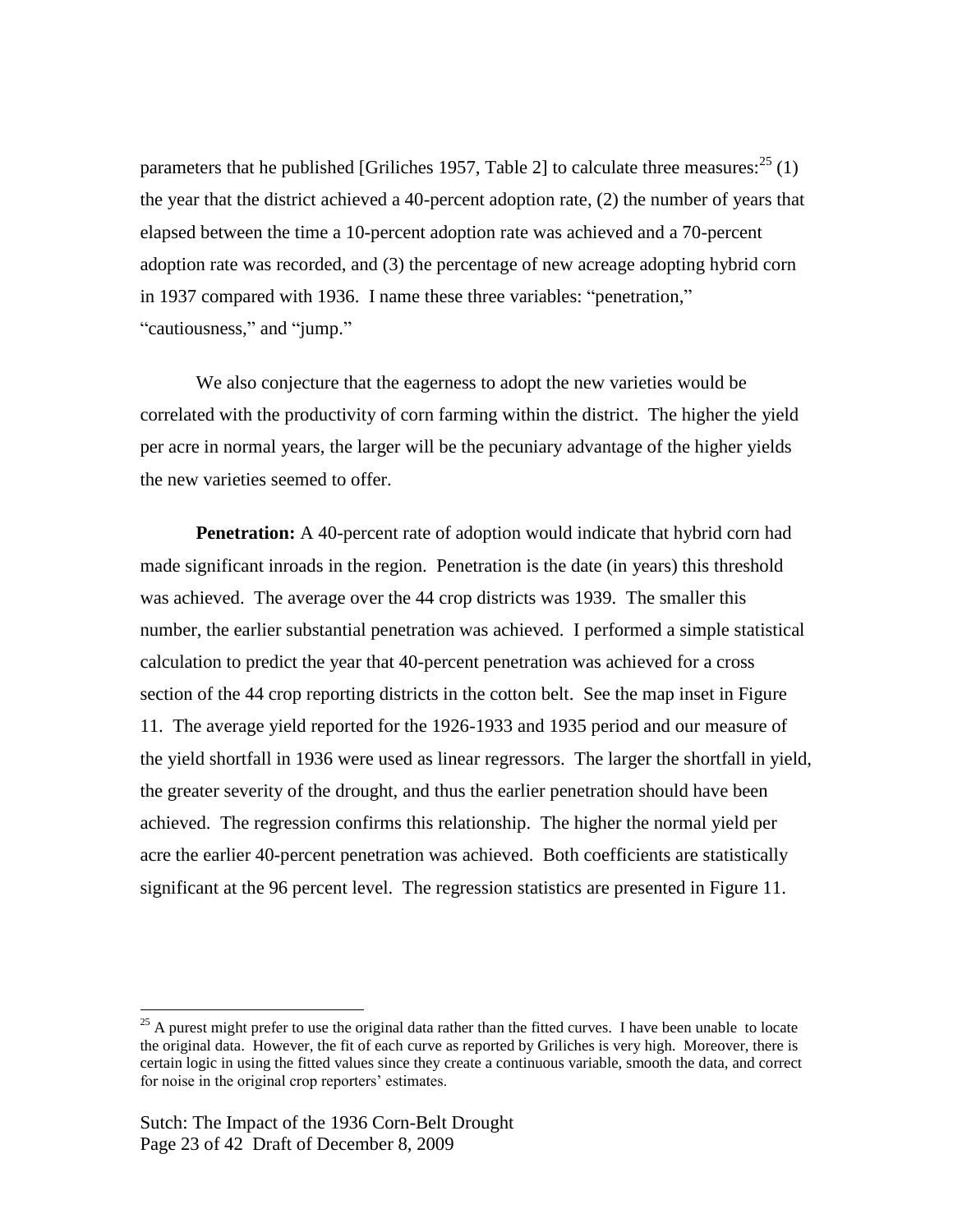**Cautiousness:** I expect that a severe drought would reduce caution and accelerate the speed of adoption. The results, also in Figure 11, confirm this conjecture. The larger the shortfall in the 1936 crop the faster the diffusion process proceeded.

**Jump**: The size of the jump in adoption rates, measured between 1936 and 1937, would be expected to be positively related to yield and to the shortfall. These results are also presented in Table 11. Both coefficients have the predicted sign. Large yields and large losses in 1936 are associated with a bigger jump between 1936 and 1937.

We conclude that the drought of 1936 sped the process of adoption after it revealed the drought resistance of hybrid corn. The commercial seed producers were quick to spread the word. An advertisement for DeKalb seed published in the *Prairie Farmer* of October 24, 1936 prominently featured hybrid corn's drought resistance and claimed it had been proven in eight corn belt states from Nebraska to Ohio [reproduced in Fitzgerald 1990: 176]. After 1937 a new dynamic was set in motion. The explosion of demand for hybrid corn generated large profits for the major hybrid seed companies: Pioneer, Funk, and DeKalb. As a result prices of hybrid seed fell and the companies invested heavily in research with new hybrid strains. They not only perfected the drought resistance of the plant, but found ways to permit increased planning density, increase the resistance to lodging, and increase responsiveness to artificial fertilizer. The result was a steady improvement in the yields per acre that hybrid corn could achieve. Once these post-1937 improvements were recognized adoption of hybrid corn became economically advantageous; before 1937 it had not been so.

We can trace the diffusion of hybrid corn from district to district. The insert map in Figure 11 illustrates when the various districts achieved 40-percent penetration. The crop district in the center of the Corn Belt (Iowa District 6) was the epicenter for the spread of the innovation. It had reached 40 percent in 1936. Eleven districts, all located in a concentric ring around the origin districts achieved that threshold in 1937 in the rush to achieve some protection in case another dry year were to follow. In 1938 the

Sutch: The Impact of the 1936 Corn-Belt Drought Page 24 of 42 Draft of December 8, 2009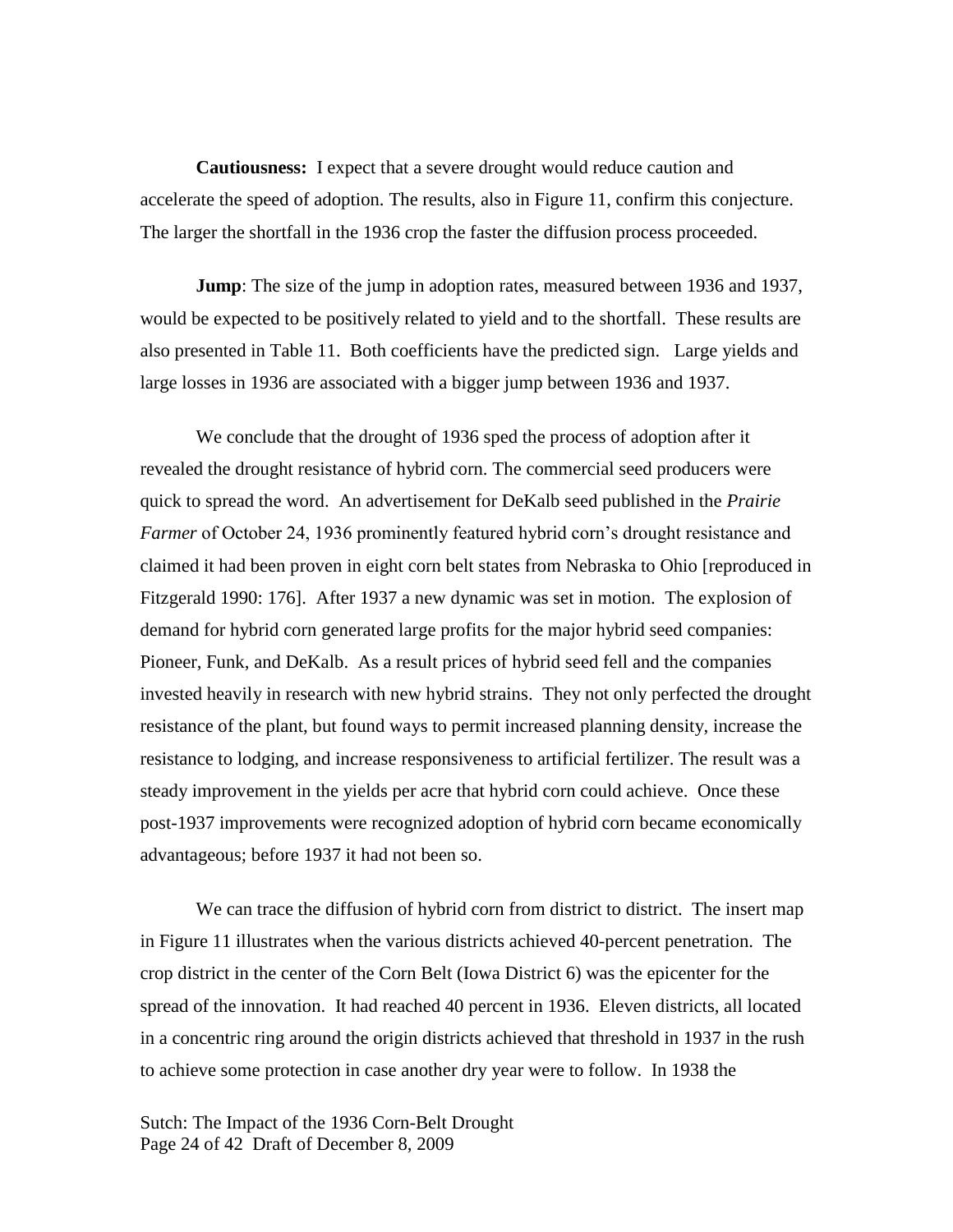concentric ring expanded to the north and west. In 1938 there were also four districts in northern Indiana and northwest Ohio that reached the penetration threshold. These districts were less affected by the drought of 1936. It is possible that a geographical contagion coupled with new and superior varieties introduced for the 1938 crop year explain this move into northern and central Indiana and Ohio. Central Indiana and Ohio filled in the map in 1939. The southern tier of those states did not reach 40 percent until 1940 or after.

The sociologists Bryce Ryan and Neal Gross, writing in 1950, studied the diffusion of hybrid corn in two communities located in Greene County, Iowa [Ryan and Gross 1950]. In their view late adopters were farmers bound by tradition. They were irrational, backward, and "rural." The early adopters by contrast were flexible, calculating, receptive, and "urbanized." "Certainly," they summarized, "farmers refusing to accept hybrid corn even for trial until after 1937 or 1938 were conservative beyond all demands of reasonable business methods" [p. 672]. They drew a policy implication. ―The interest of a technically progressive agriculture may not be well served by social policies designed to preserve or revivify the traditional rural-folk community" [p. 708]. In part this view was based on Ryan and Gross' (incorrect) belief that hybrid corn was profitable in the early 1930s [p. 668]. I have suggested that this was not the case. The map in Figure 11 should also give pause to the view that rural laggards delayed the adoption of hybrid corn. It would be hard to argue that the farmers in Iowa Crop Reporting District 6 were predominantly forward-thinking leaders, attentive, and flexible, while those in Indiana and Ohio were predominately backward rustics trapped by inflexible folk tradition.

I think an implication of this study is that farmers (even those of rural America in the 1930s) are remarkably resilient and adaptive. Sudden and dramatic climate change induced a prompt and prudent response. An unexpected consequence was that an otherwise more gradual process of technological development and adoption was given a

Sutch: The Impact of the 1936 Corn-Belt Drought Page 25 of 42 Draft of December 8, 2009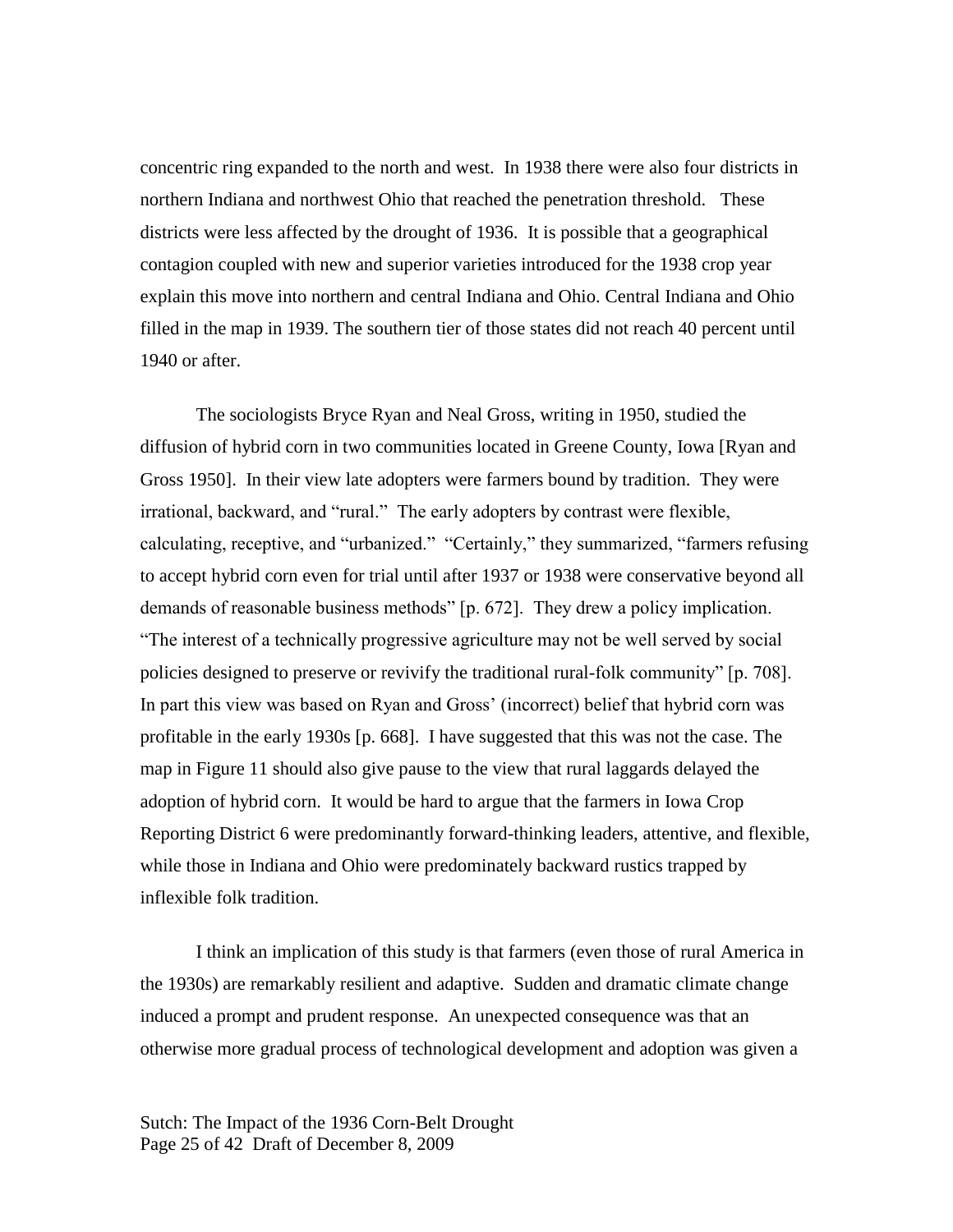kick start by the drought and the farmers' response. That pushed the technology beyond a tipping point and propelled the major Corn Belt states to the universal adoption of hybrid corn by 1943. The country as a whole reached universal adoption by 1960.

While this process was driven by individual farmers and privately-owned seed companies, there was also a role played by the government. The USDA not only campaigned vigorously for hybrid corn from 1936 onward, but engaged in the years before 1936 in its own research, and subsidized the dissemination of knowledge and seed samples. That this engagement was to some extent promoted by the Secretary of Agriculture, Henry Agard Wallace, a hybrid researcher and the founder of the major commercial producer of hybrid seed, should not blind us from recognizing the importance of the government subsidizes in preparing the new technology for the leap forward.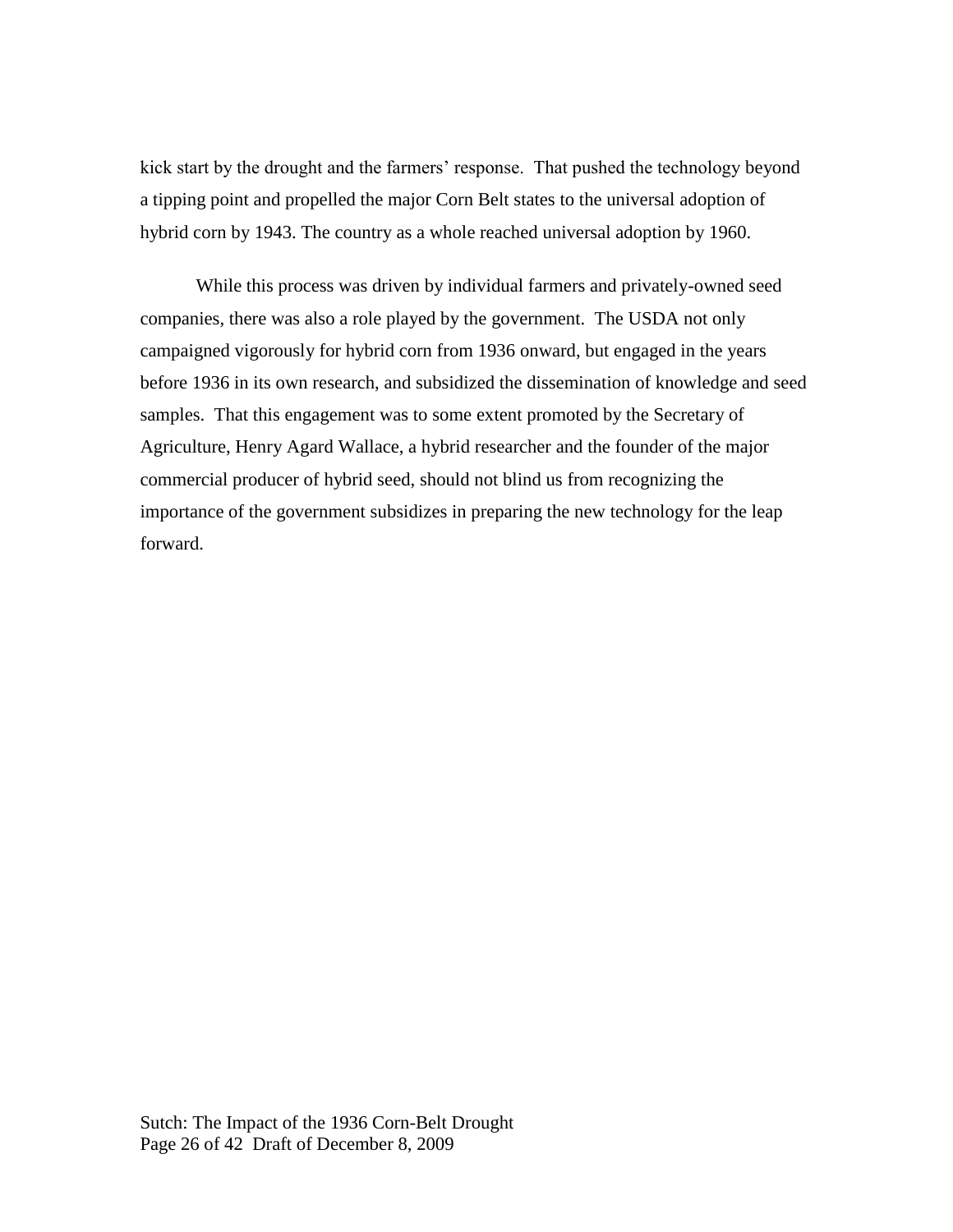### **References**

- Beck, David L. 2004. "Hybrid Corn Seed Production." In C. Wayne Smith, Javier Betrán and E. C. A. Runge, *Corn: Origin, History, Technology, and Production,* Wiley, 2004: Chapter 3.4: 565-630.
- Betrán, Javier; Marianne Bänziger; and Mónica Menz. 2004. "Corn Breeding." In C. Wayne Smith, Javier Betrán and E. C. A. Runge, editors, *Corn: Origin, History, Technology, and Production,* Wiley, 2004: Chapter 2.3.
- Bogue, Allan G. 1983. "Changes in Mechanical and Plant Technology: The Corn Belt, 1910-1940,‖ *Journal of Economic History* 43(1) March 1983: 1-25.
- Cardwell, V.B. 1982. "Fifty Years of Minnesota Corn Production: Sources of Yield Increase,‖ *Agronomy Journal* 74(6) December 1982: 984-990.
- Carter, Susan B.; Scott Sigmund Gartner; Michael Haines; Alan Olmstead; Richard Sutch; and Gavin Wright, editors. 2006, *Historical Statistics of the United States*, Millennial Edition, Cambridge University Press, 2006.
- Castlebery, R.M.; C.W. Crum; and C.F. Krull. 1984. "Genetic Yield Improvements of U.S. Maize Cultivars under Varying Fertility and Climatic Environments," *Crop Science* 24(1) January-February 1984: 33-36.
- Culver, John C., and John Hyde. 2000. *American Dreamer: The Life and Times of Henry A. Wallace,* Norton, 2000.
- David, Paul A. 2006. "Zvi Griliches on Diffusion, Lags and Productivity Growth ... Connecting the Dots," Conference on R&D, Education and Productivity held in Memory of Zvi Griliches (1930-1999), Carré des Science, Ministère de la Recherche, Paris France, Held 25-27 August 2003, Revised January 2006.
- Dowell, A.A., and O.B. Jesness. 1939. "Economic Aspects of Hybrid Corn," *Journal of Farm Economics* 21(2) May 1939: 479-488.
- Duvick, Donald N. 1992. "Genetic Contributions to Advances in Yield of U.S. Maize," *Maydica* (37) 1992: 69-79.
- Duvick, Donald N. 2001. "Biotechnology in the 1930s: The Development of Hybrid Maize," *Nature Reviews: Genetics* (2) January 2001: 69-74.

Sutch: The Impact of the 1936 Corn-Belt Drought Page 27 of 42 Draft of December 8, 2009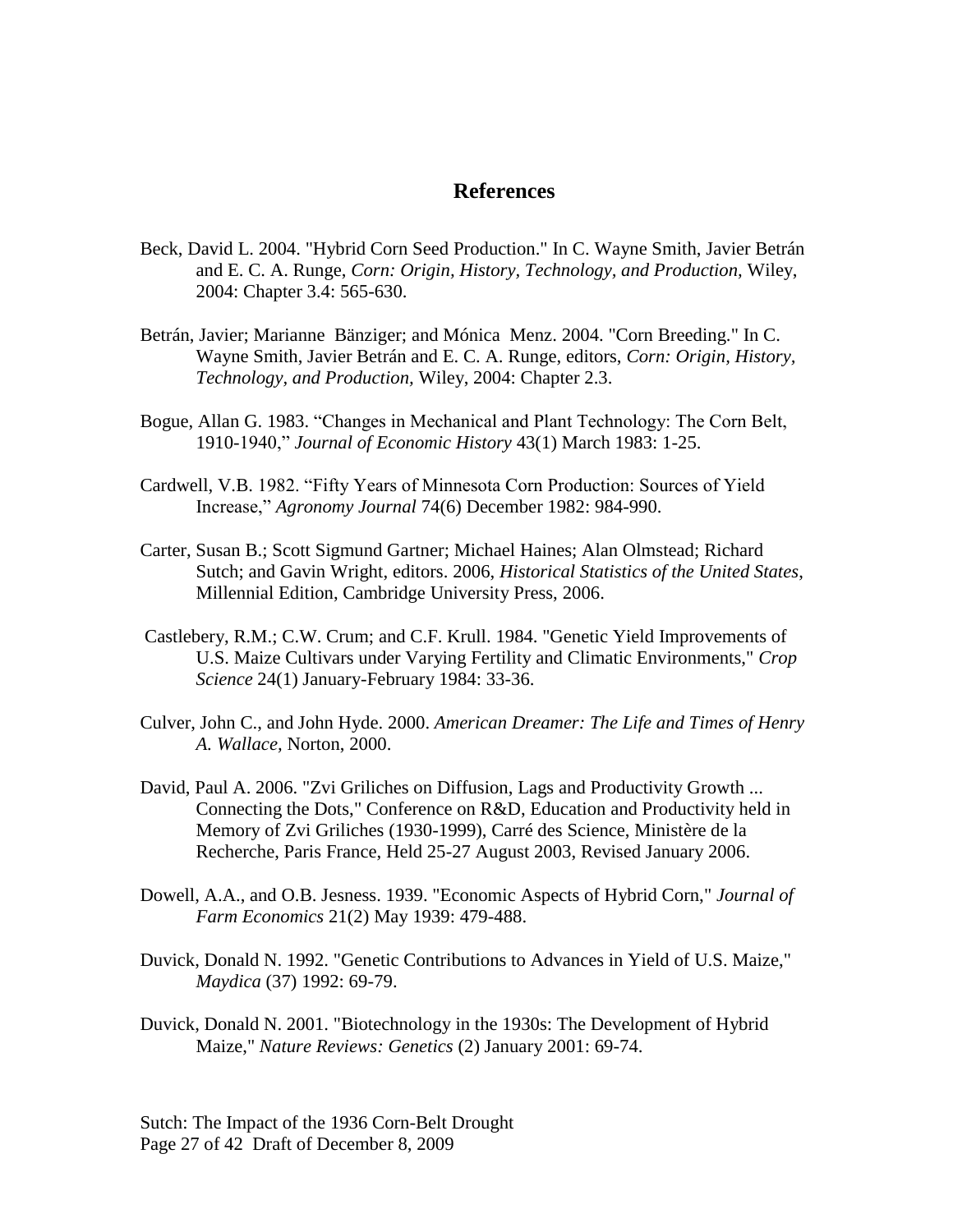- Fernandez-Cornejo, Jorge. 2004. *The Seed Industry in U.S. Agriculture: An Exploration of Data and Information on Crop Seed Markets, Regulation, Industry Structure, and Research and Development,* Agriculture Information Bulletin Number 786, February 2004.
- Fitzgerald, Deborah. 1990. *The Business of Breeding: Hybrid Corn in Illinois, 1890- 1940.* Cornell University Press, 1990.
- Fitzgerald, Deborah. 1993. "Farmers Deskilled: Hybrid Corn and Farmers' Work," *Technology and Culture* 34(2) April 1993: 324-343.
- Fuglie, Keith; Nicole Ballenger; Kelly Day; Cassandra Klotz; Michael Ollinger; John Reilly; Utpal Vasavada; and Jet Yee. 1996. *Agricultural Research and Development: Public and Private Investments under Alternative Markets and Institutions*. U.S. Department of Agriculture Agricultural Research Service Agricultural Economics Report Number 735, May 1996.
- Galambos, Louis. 1960. "The Agrarian Image of the Large Corporation, 1879-1920: A Study in Social Accommodation," *Journal of Economic History* 28(3) September 1968: 341-362.
- Griliches, Zvi. 1957a. "Hybrid Corn: An Exploration in Economics of Technological Change," Thesis, Economics, University of Chicago, August 1957.
- Griliches, Zvi. 1957b. "Hybrid Corn: An Exploration in the Economics of Technological Change," *Econometrica* 25(4) October 1957: 501-522.
- Griliches, Zvi. 1958. "Research Costs and Social Returns: Hybrid Corn and Related Innovations," *Journal of Political Economy* 66(5) October 1958: 419-431.
- Griliches, Zvi. 1960. "Hybrid Corn and the Economics of Innovation," *Science* (132) July 29 1960:
- Hall, Bronwyn. 2004. "Innovation and Diffusion." In Jan Fagerberg, David C. Mowery and Richard R. Nelson, *Handbook on Innovation,* Oxford University Press, 2004.
- Hallauer, Arnel R. 2004. "Specialty Corns." In C. Wayne Smith, Javier Betrán and E. C. A. Runge, editors, *Corn: Origin, History, Technology, and Production,* Wiley, 2004: Chapter 4.4.

Sutch: The Impact of the 1936 Corn-Belt Drought Page 28 of 42 Draft of December 8, 2009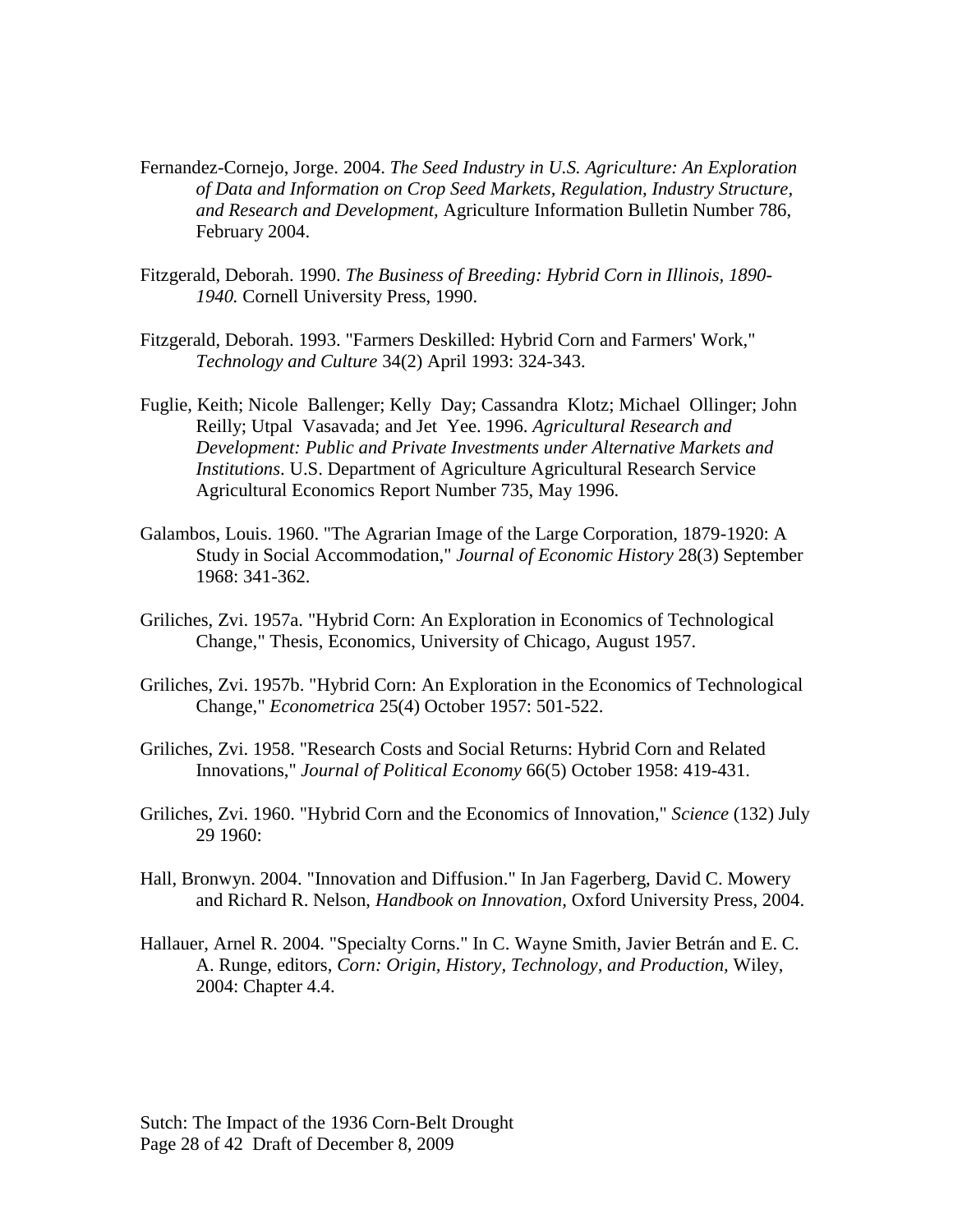- Hornbeck, Richard. 2009. "The Enduring Impact of the American Dust Bowl: Short- and Long-Run Adjustments to Environmental Catastrophe," National Bureau of *Economic Research Working Paper*, Number 15605, December 2009.
- Jenkins, Merle T. [Principal Agronomist]. 1936. "Corn Improvement." In Henry A. Wallace [Secretary of Agriculture], *Yearbook of Agriculture 1936,* Government Printing Office, 1936.
- Jennings, Ralph D. 1958. "Consumption of Feed by Livestock, 1909-56: Relation between Feed, Livestock, and Food at the National Level," *USDA Production Research Report* Number 21, 1958.
- Johnson, Paul R. 1960. "Land Substitutes and Changes in Corn Yields," *Journal of Farm Economics* 42(2) May 1960: 294-306.
- Jugenheimer, Robert W. 1939. "Hybrid Corn in Kansas," *[Kansas] Agricultural Experment Station Circular* 196, February 1939: 1-19.
- Lee, Harold. 1984. *Roswell Garst: A Biography*, Iowa State University Press, 1984.
- Libecap, Gary D., and Zeynep K. Hansen. 2004, "Small Farms, Externalities, and the Dust Bowl of the 1930s," *Journal of Political Economy* 112(3) June 2004: 665-694.
- Lord, Russell. 1947. *The Wallaces of Iowa,* Houghton Mifflin, 1947.
- Mansfield, Edwin. 1961. "Technical Change and the Rate of Imitation," *Econometrica* 29(4) October 1961: 741-766.
- May, Edward. 1949. "The Development of Hybrid Corn in Iowa," *[Iowa] Agricultural Experiment Station Research Bulletin* 371(1) December 1949: 512-516.
- Olmstead, Alan L. 2006. "Agriculture: Introduction." In Susan B. Carter, Scott Sigmund Gartner, Michael Haines, Alan Olmstead, Richard Sutch, and Gavin Wright, editors. *Historical Statistics of the United States,* Volume IV, Cambridge University Press, 2006: 7-10.
- Olmstead, Alan L., and Paul W. Rhode. 2008. *Creating Abundance: Biological Innovation and American Agricultural Development,* Cambridge University Press, 2008.

Sutch: The Impact of the 1936 Corn-Belt Drought Page 29 of 42 Draft of December 8, 2009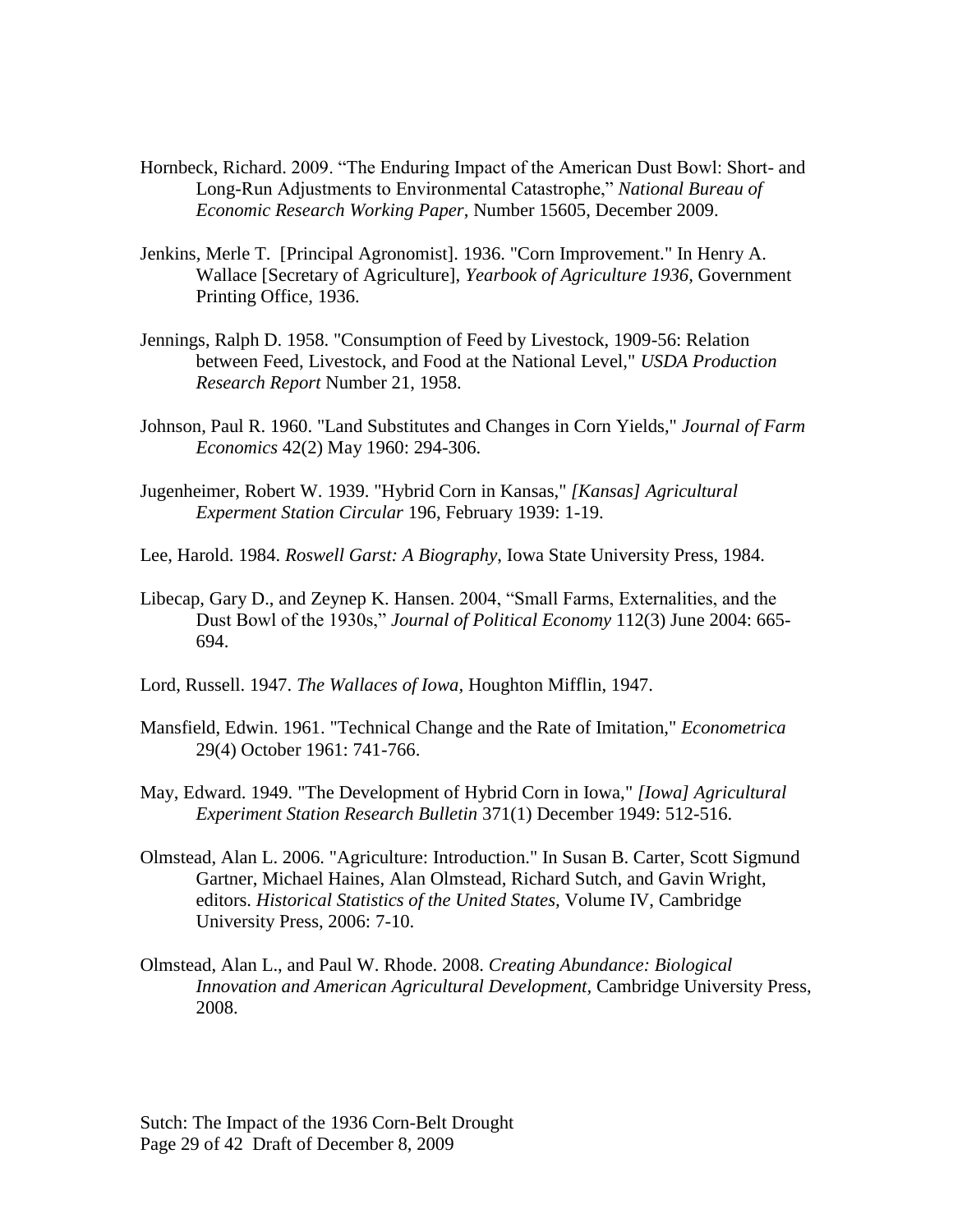- President's Great Plains Drought Area Committee, *Report*. August 27, 1936. http://newdeal.feri.org/Hopkins/hop27.htm.
- Rogers, John S., and Jesse W. Collier. 1952. "Corn Production in Texas," *Texas Agricultural Experiment Station Bulletin* (746) February 1952.
- Russell, W. A. 1984. "Agronomic Performance of Maize Cultivators Representing Different Eras of Breeding," *Maydica* (29) 1984: 375-390.
- Ryan, Bryce, and Neal Gross. 1950. "Acceptance and Diffusion of Hybrid Corn Seed in Two Iowa Communities," *[Iowa] Agricultural Experiment Station Research Bulletin* (372) January 1950.
- Schlesinger Jr., Arthur. 2000. "Who Was Henry A. Wallace? The Story of a Perplexing and Indomitably Naive Public Servant," *Los Angles Times* 12 March 2000.
- Schubert, Siegfried D.; Max J. Suarez,, Philip J. Pegion; Randal D. Koster; and Julio T. Bacmeister. 2004. "On the Cause of the 1930s Dust Bowl," Science 303 (19) March 2004): 1855-1859.
- Shaw, Lawrence H., and Donald D. Durost. 1965. *The Effect of Weather and Technology on Corn Yields in the Corn Belt, 1929-62*. U.S. Department of Agriculture, Economic Research Service, Agricultural Economic Report Number 80, 1965.
- Smil, Vaclav. 2001. *Enriching the Earth: Fritz Haber, Carl Bosch, and the Transformation of World Food Production,* MIT Press, 2001.
- Smith, C. Wayne; Javier Betrán; and E. C. A. Runge, editors. 2004. *Corn: Origin, History, Technology, and Production*, Wiley, 2004.
- Sprague, G. F. 1946. "The Experimental Basis for Hybrid Maize," *Biological Reviews of the Cambridge Philosophical Society* 21(3) July 1946: 101-120.
- Sutch, Richard. 2008. "Henry Agard Wallace, The Iowa Corn Yield Tests, and the Adoption of Hybrid Corn," *National Bureau of Economic Research Working Paper*, Number 14141, June 2008.
- Troyer, Forest. 2004. "Persistent and Popular Germplasm in Seventy Centuries of Corn Evolution." In C. Wayne Smith, Javier Betrán and E.C.A. Runge, editors, *Corn: Origin, History, Technology, and Production,* Wiley, 2004: Chapter 1.4.
- U.S. Department of Agriculture. 1940. *Technology of the Farm,* Government Printing Office, 1940.

Sutch: The Impact of the 1936 Corn-Belt Drought Page 30 of 42 Draft of December 8, 2009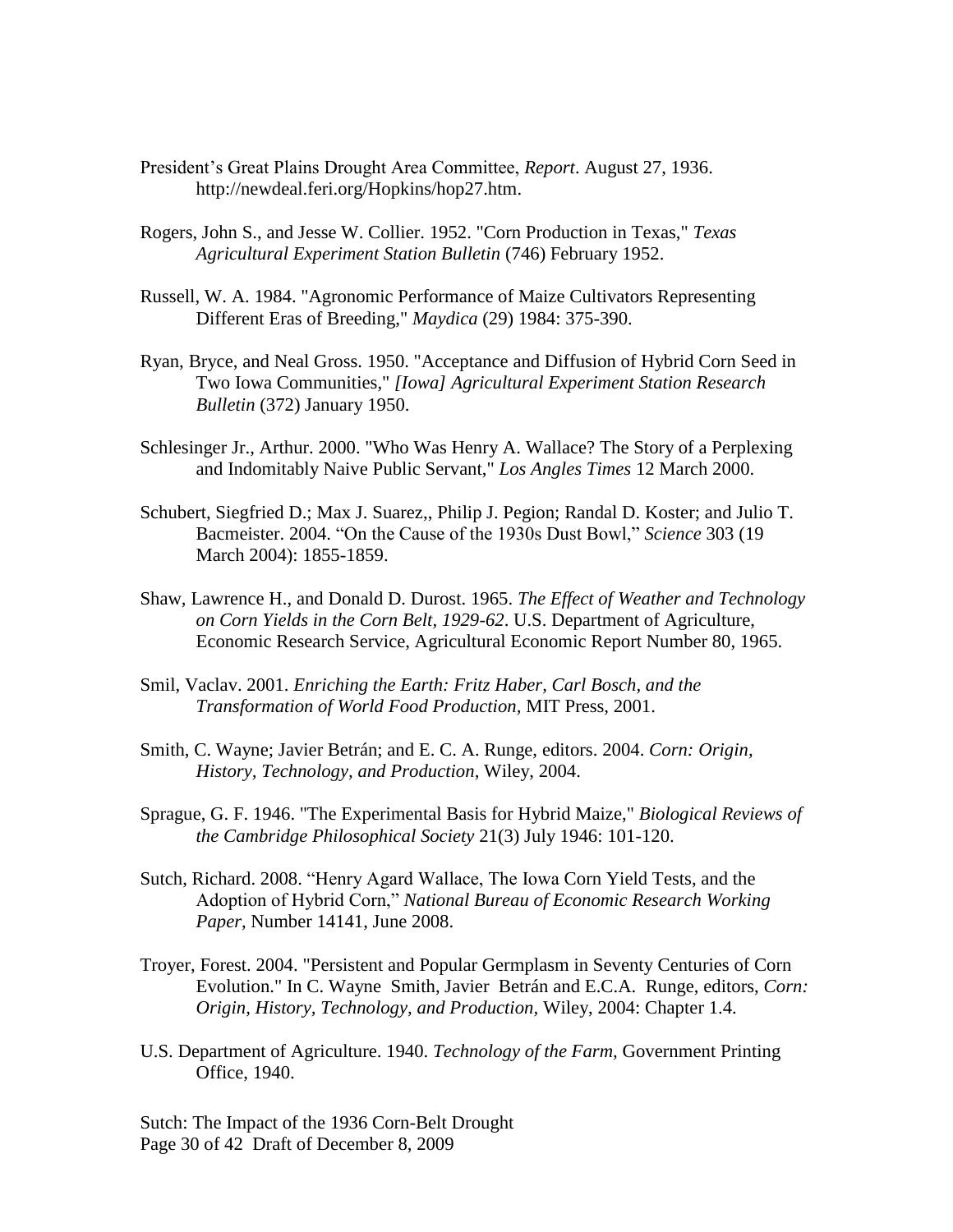- U. S. Department of Agriculture, Bureau of Agricultural Economics. 1948. *Tobaccos of the United States,* Government Printing Office, July, 1948.
- U.S. Department of Agriculture, National Agricultural Statistics Service. 2004. *Historical Track Records*. [Internet publication], April 2004.
- U.S. Department of Agriculture. 1945-1962. *Agricultural Statistics,* Government Printing Office, annual editions.
- Wallace, Henry Agard [Secretary of Agriculture]. 1936. *Yearbook of Agriculture, 1936,*  Government Printing Office, 1936.
- Wallace, Henry Agard. 1920. *Agricultural Prices*, Wallace Publishing Company, 1920.
- Wisner, Robert N., and E. Dean Baldwin. 2004. "Corn Marketing." In C. Wayne Smith, Javier Betrán and E. C. A. Runge, editors, *Corn: Origin, History, Technology, and Production,* Wiley, 2004: Chapter 3.8.
- Zuber, Marcus S., and Joe L. Robinson. 1941. "The 1940 Iowa Corn Yield Test," *[Iowa] Agricultural Experiment Station Bulletin* P19(NS) February 1941: 519-593.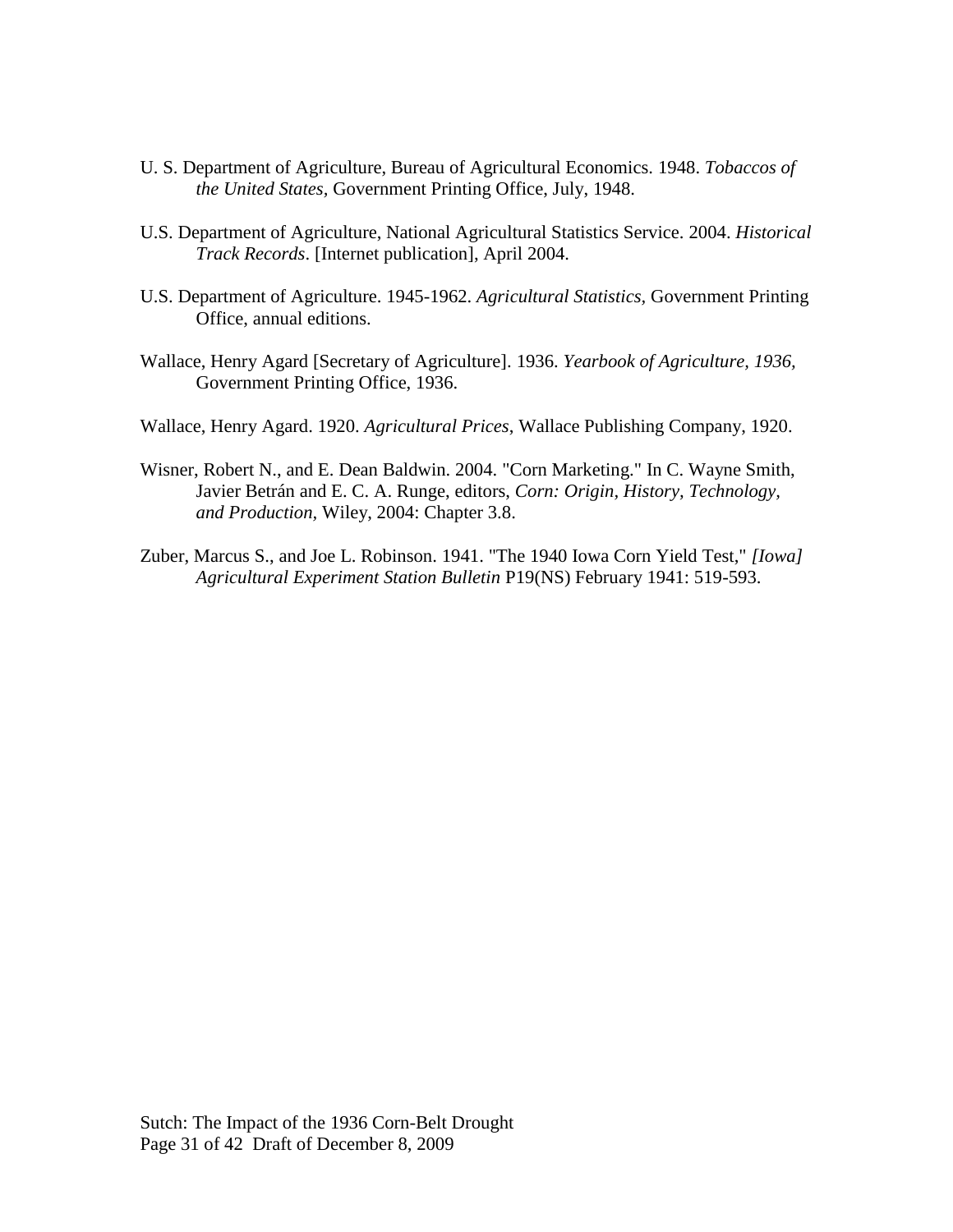

Based on Schubert, Suarez, et al [2004] Figure 1, p. 1855.

#### The American Corn Belt



Based on the 1950 Census of Agriculture. Counties with 25 percent or more of acreage planted to corn.

# **Figure 1**

Sutch: The Impact of the 1936 Corn-Belt Drought Page 32 of 42 Draft of December 8, 2009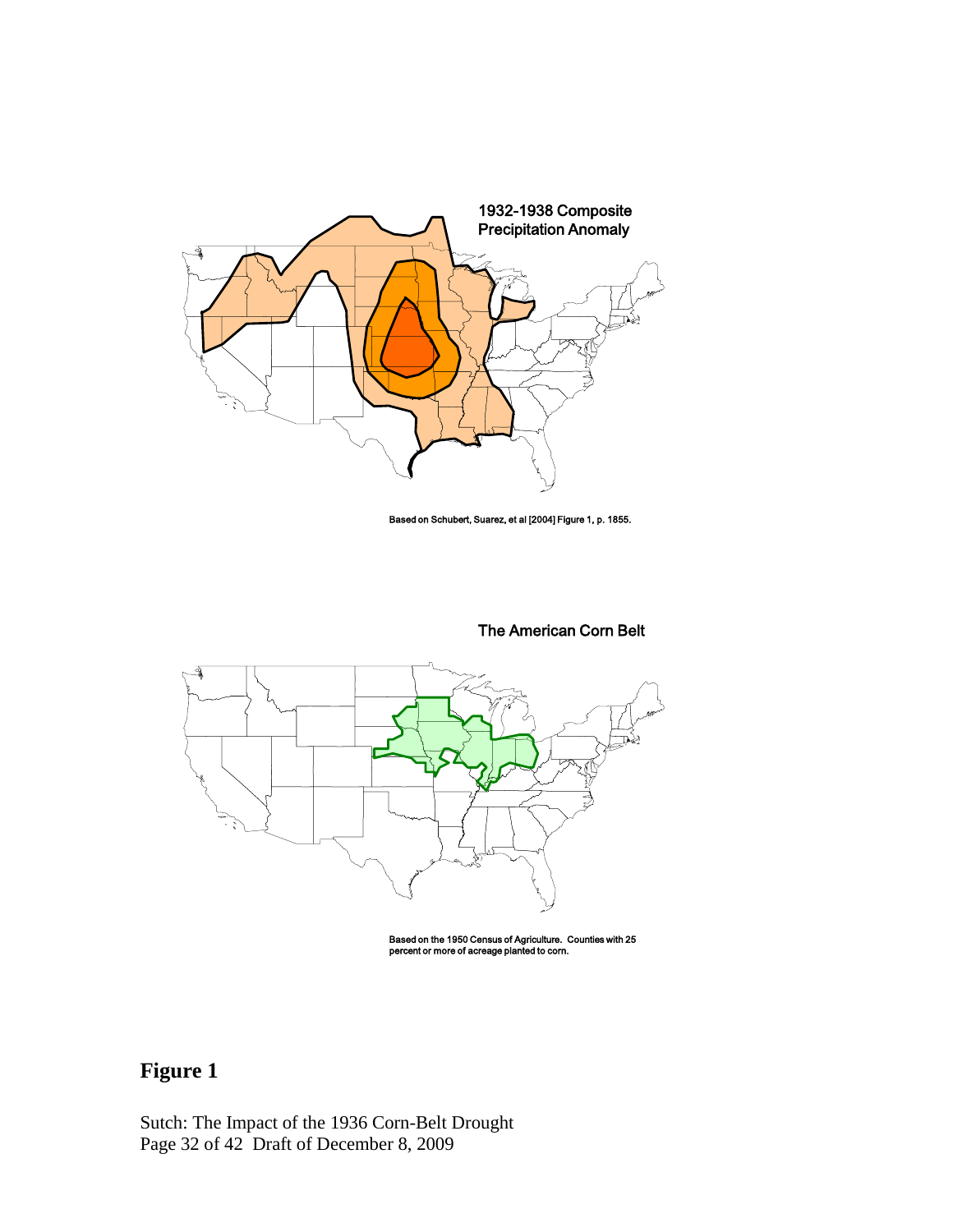

**Figure 2**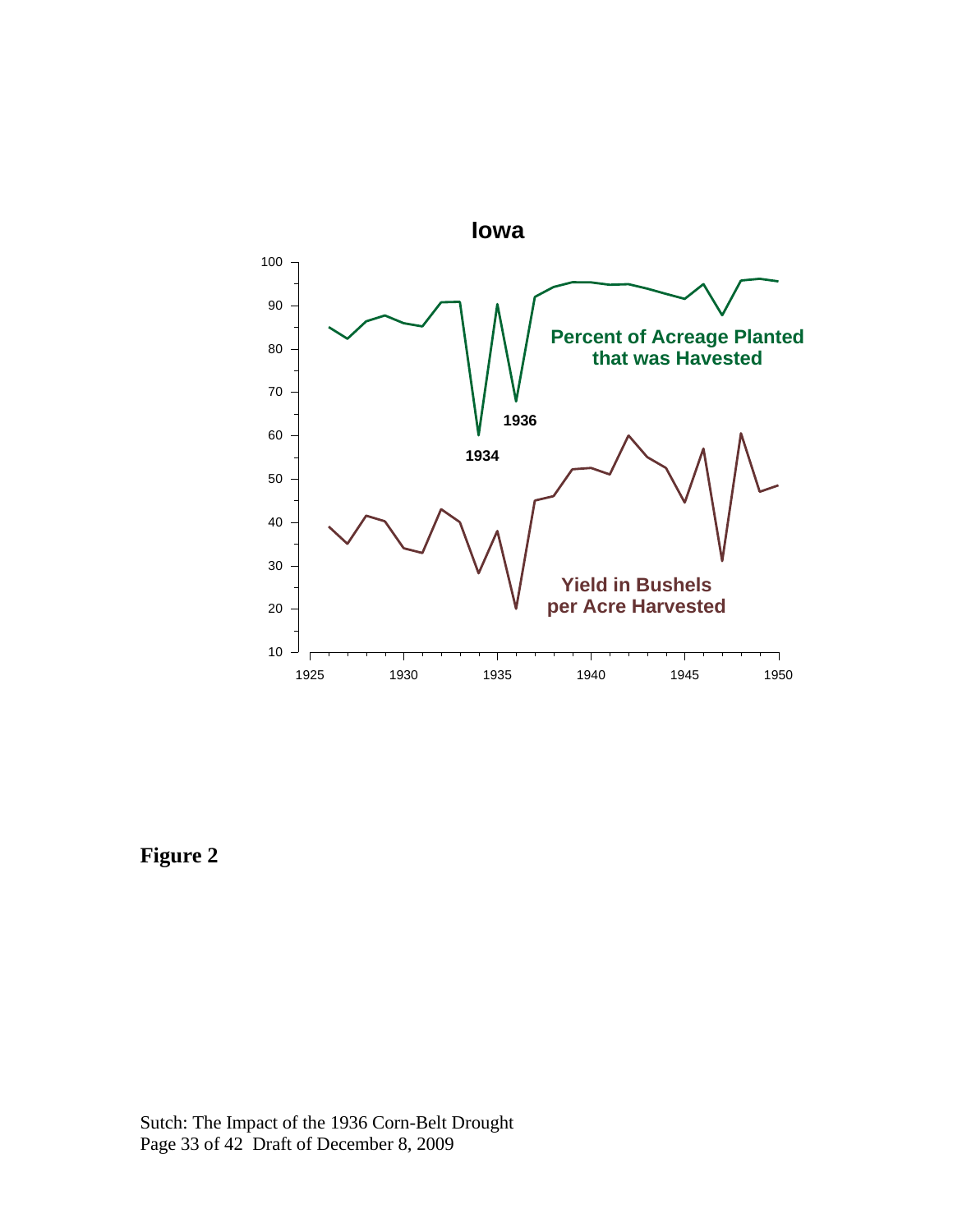



## **Figure 3**

Sutch: The Impact of the 1936 Corn-Belt Drought Page 34 of 42 Draft of December 8, 2009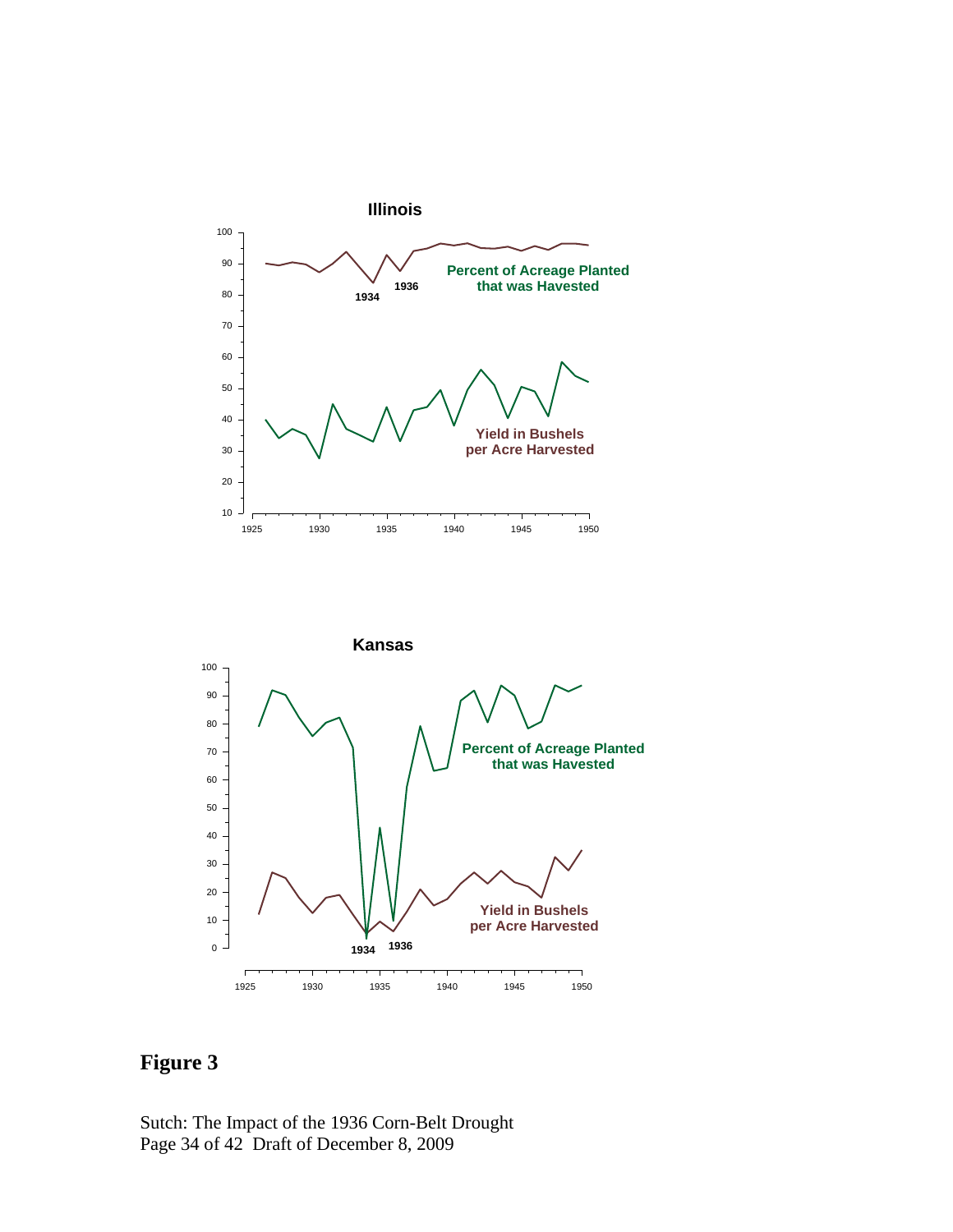

Source: Acreage planted to hybrid seed corn from USDA, *Agricultural Statistics*, 1962, Table 46, p. 41, divided by acreage planted to corn from<br>USDA, National Agricultural Statistics Service, *Historical Track Records*, A

**Figure 4**

Sutch: The Impact of the 1936 Corn-Belt Drought Page 35 of 42 Draft of December 8, 2009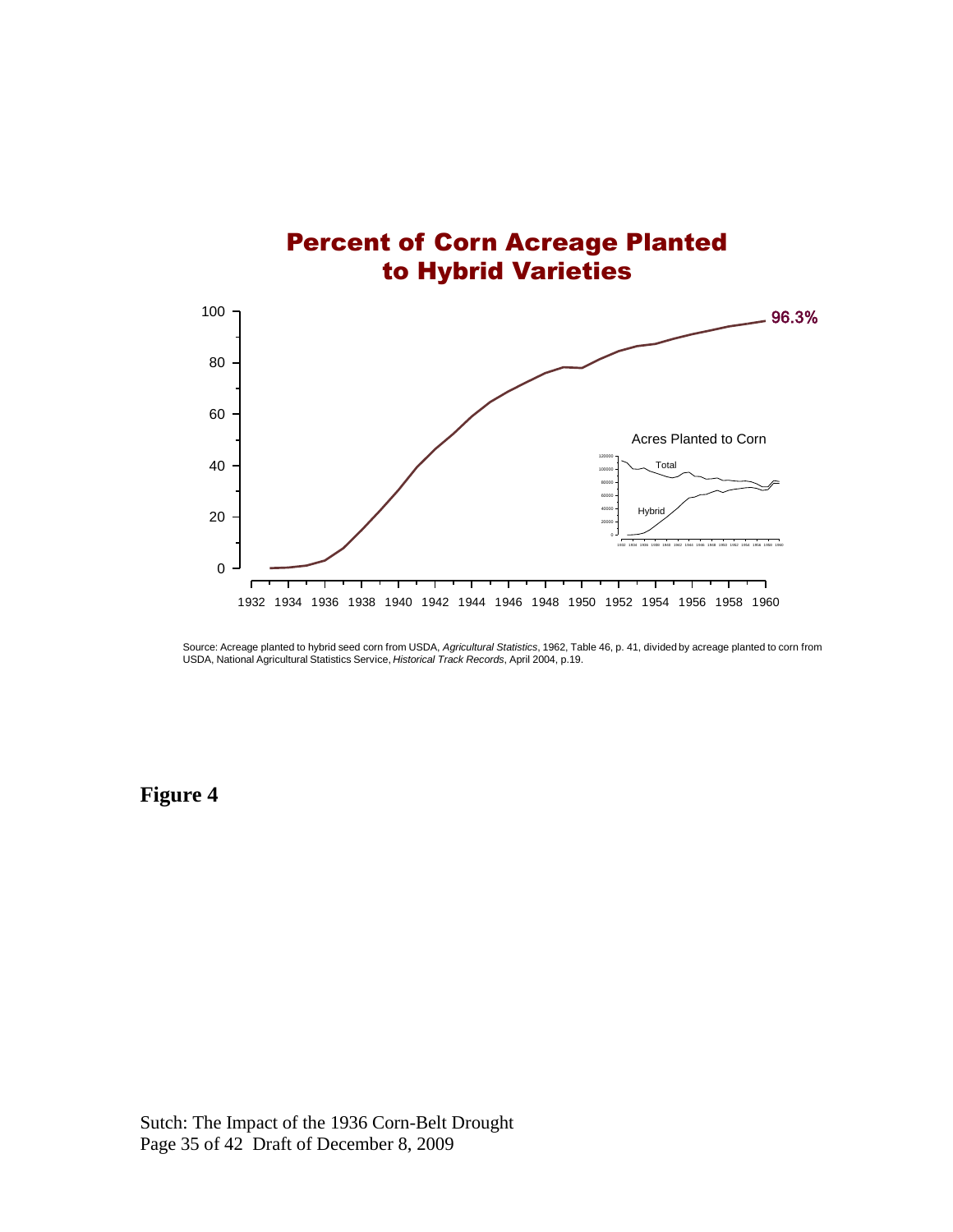

# U.S. Corn Yields, 1866-2002

Source: Carter, et al. 2006: Series Da693-694. USDA, National Agricultural Statistics Service, 2004: 7 & 9.

### **Figure 5**

Sutch: The Impact of the 1936 Corn-Belt Drought Page 36 of 42 Draft of December 8, 2009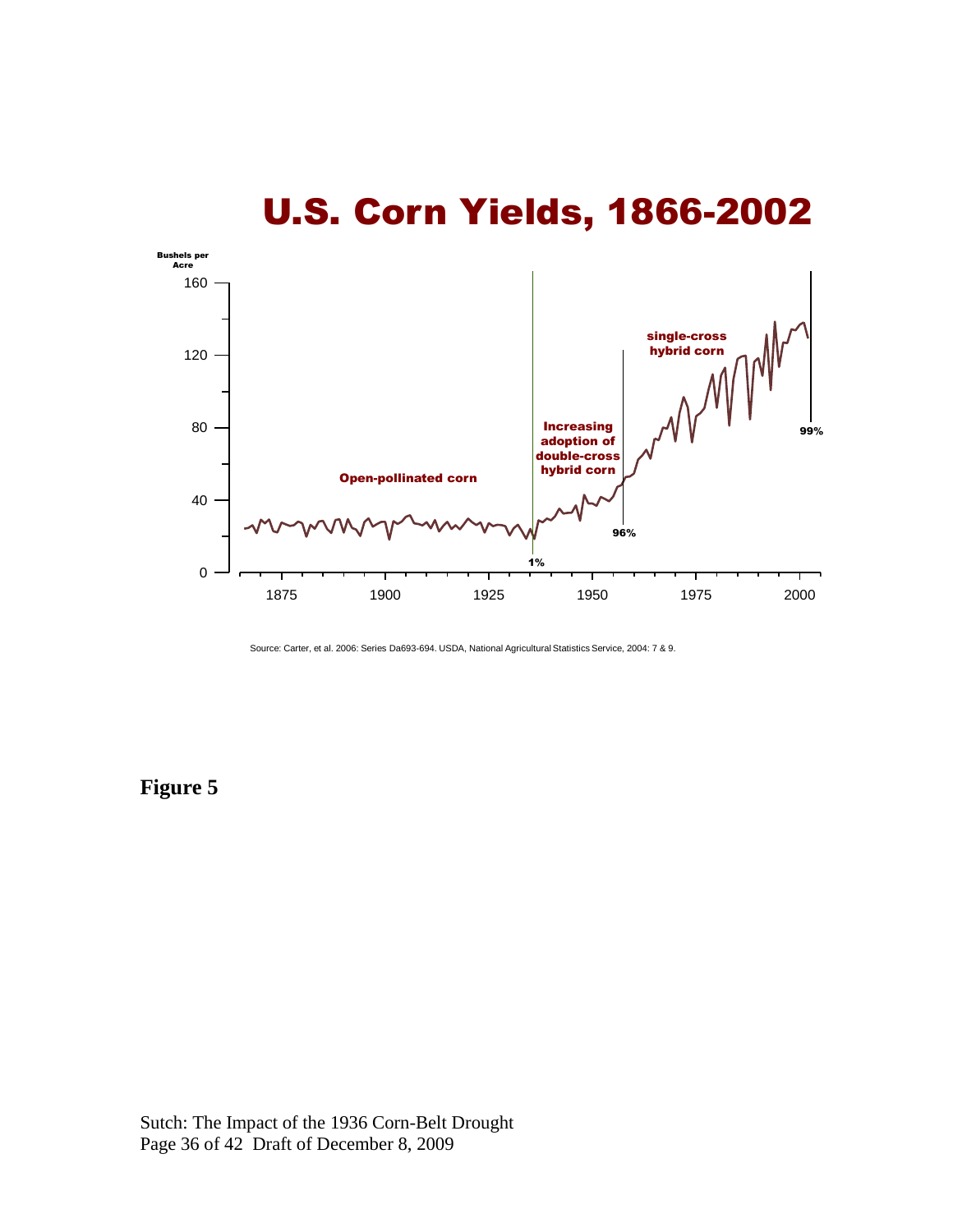### Hybrid Grain Yield by Year of Introduction of the Variety



Source: Dan N. Duvick, "Genetic Contributions to Advances in Yield of U.S. Maize," *Maydica* (37) 1992: 69-79; Table 3, p. 73.

### **Figure 6**

Sutch: The Impact of the 1936 Corn-Belt Drought Page 37 of 42 Draft of December 8, 2009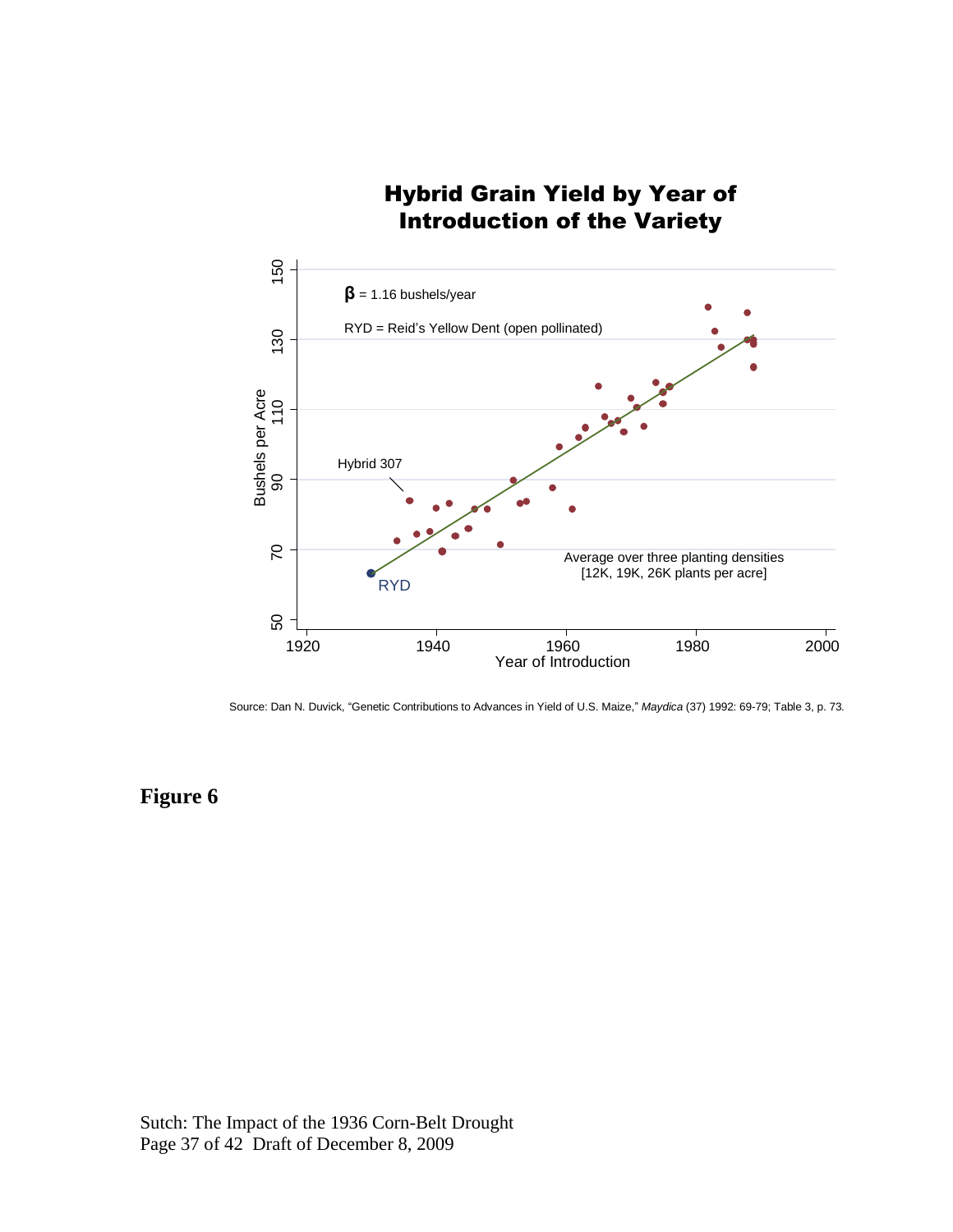# Iowa Corn Yield Tests, 1926-1940

Relative Average Yield for all Hybrid Varieties All Open-Pollinated Varieties = 100

| <b>District</b> | 1926 | 1927 | 1928 | 1929 | 1930 | 1931 | 1932 | 1933 | 1934    | 1935 | 1936 | 1937 | 1938 | 1939 | 1940 |
|-----------------|------|------|------|------|------|------|------|------|---------|------|------|------|------|------|------|
| 1               | 117  | 109  | 110  | 109  | 114  | 116  | 115  | 114  | 112     | 111  | 107  | 107  | 115  | 110  | 108  |
| $\mathbf{2}$    | 105  | 117  | 120  | 124  | 113  | *    | 102  | 110  | 101     | 109  | 118  | 109  | 109  | 115  | 122  |
| 3               | 97   | 103  | 109  | 114  | 111  | 106  | 102  | 107  | 119     | 106  | 126  | 112  | 118  | 114  | ٠    |
| 4               | 116  | 105  | 110  | 110  | 116  | 112  | 107  | 129  | 111     | 121  | *    | 108  | 114  | 113  | 121  |
| 5               | 107  | 111  | 108  | 108  | 114  | 113  | 108  | 128  | 108     | 107  | 129  | 114  | 112  | 107  | 127  |
| 6               | 105  | 110  | 103  | 103  | 105  | 109  | 106  | 116  | 106     | 103  | 117  | 108  | 117  | 116  | 115  |
| 7               | 105  | 103  | 114  | 109  | 113  | 107  | 112  | 109  | $\star$ | 122  | *    | 150  | 131  | 120  | 121  |
| 10              | 111  | 102  | 111  | 108  | 102  | 105  | 102  |      |         |      | 140  | 133  | 120  | 141  | 132  |
| 8               | 104  | 98   | 115  | 109  | 124  | 108  | 110  | 114  | 149     | 113  | 127  | 109  | 112  | 112  | 116  |
| 11              | 103  | 114  | 108  | 112  | 111  | 106  | 111  |      |         |      | 154  | 114  | 134  | 115  | #    |
| 9               | 105  | 102  | 114  | 114  | 106  | 107  | 106  | 105  | 115     | 105  | 149  | 114  | 106  | 110  | 122  |
| 12              | 110  | 107  | 104  | 106  | 103  | 102  | 100  |      |         |      | 141  | 118  | 115  | 108  | 118  |

**\* Crop lost -- drought**

**+ Poor crop -- "not calculated"**

**# Crop abandoned -- wire worms**

Note: For 1933-1935 districts 10, 11, and 12 were combined with districts 7, 8, and 9 respectively.

Source: Marcus S. Zuber and Joe L. Robinson, "The 1940 Iowa Corn Yield Test," [Iowa] Agricultural Experiment Station Bulletin P19 NS, February 1941:589.

**Figure 7**



Sutch: The Impact of the 1936 Corn-Belt Drought Page 38 of 42 Draft of December 8, 2009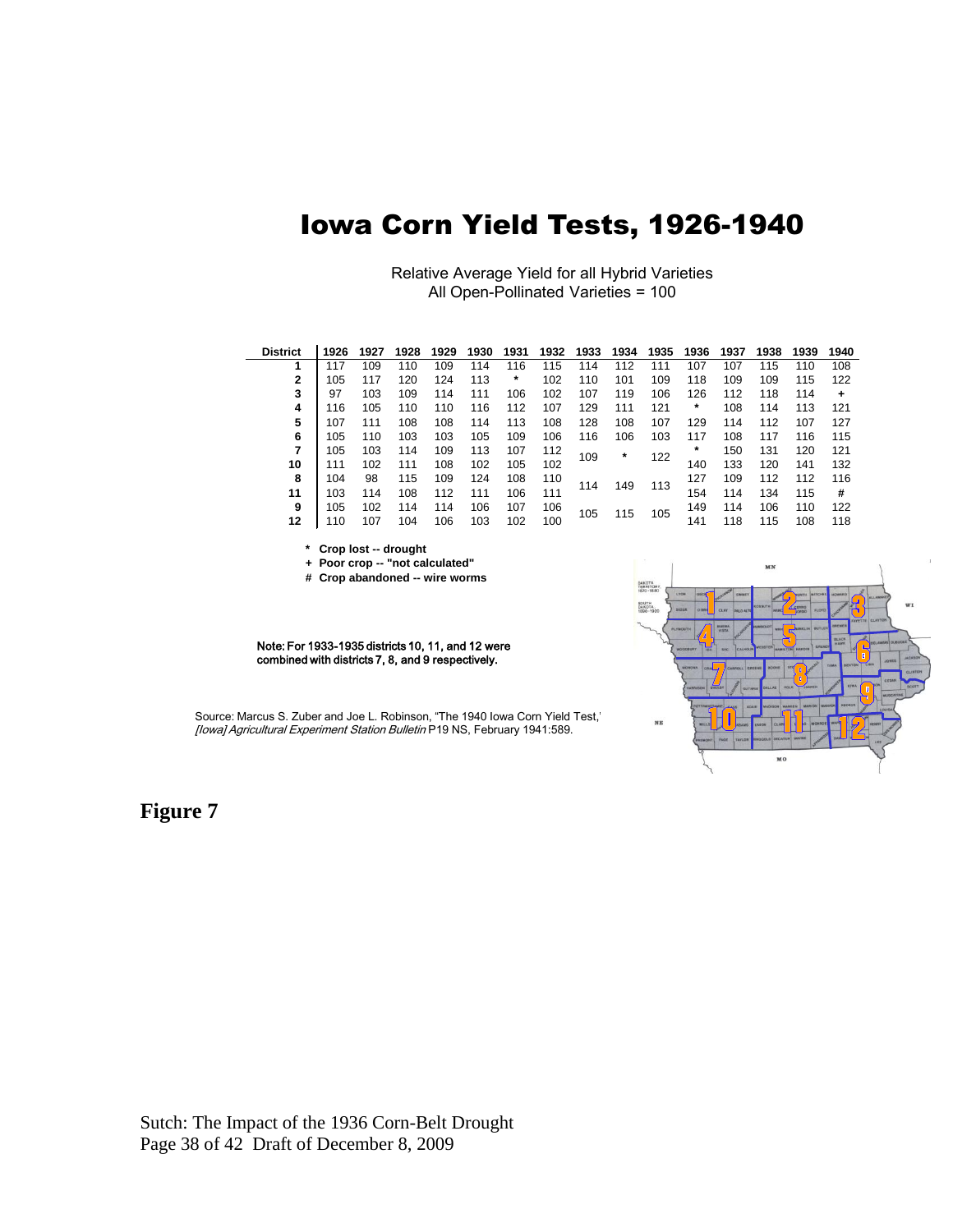

**Figure 8**

Sutch: The Impact of the 1936 Corn-Belt Drought Page 39 of 42 Draft of December 8, 2009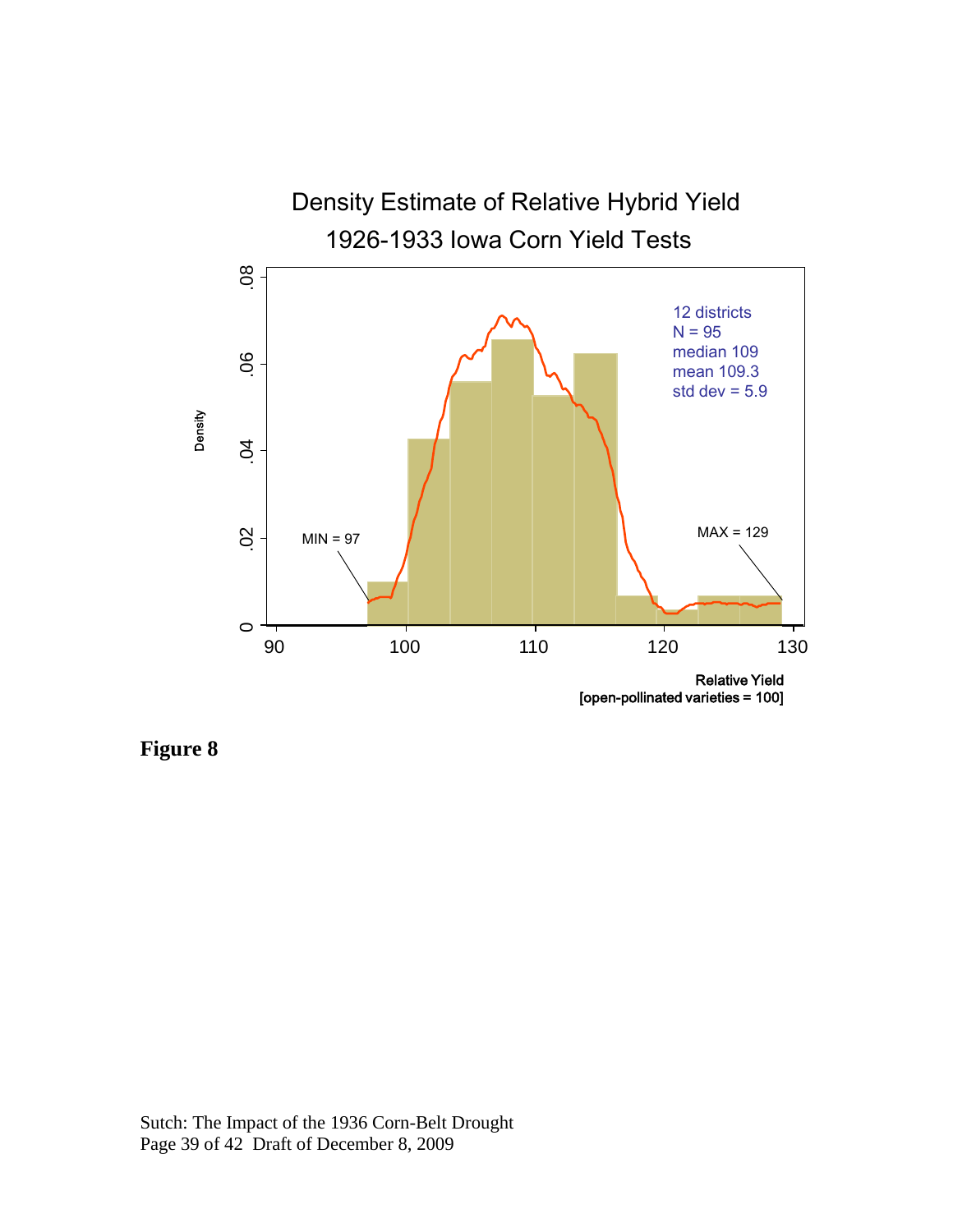

Bushels per Acre

### **Figure 9**

Sutch: The Impact of the 1936 Corn-Belt Drought Page 40 of 42 Draft of December 8, 2009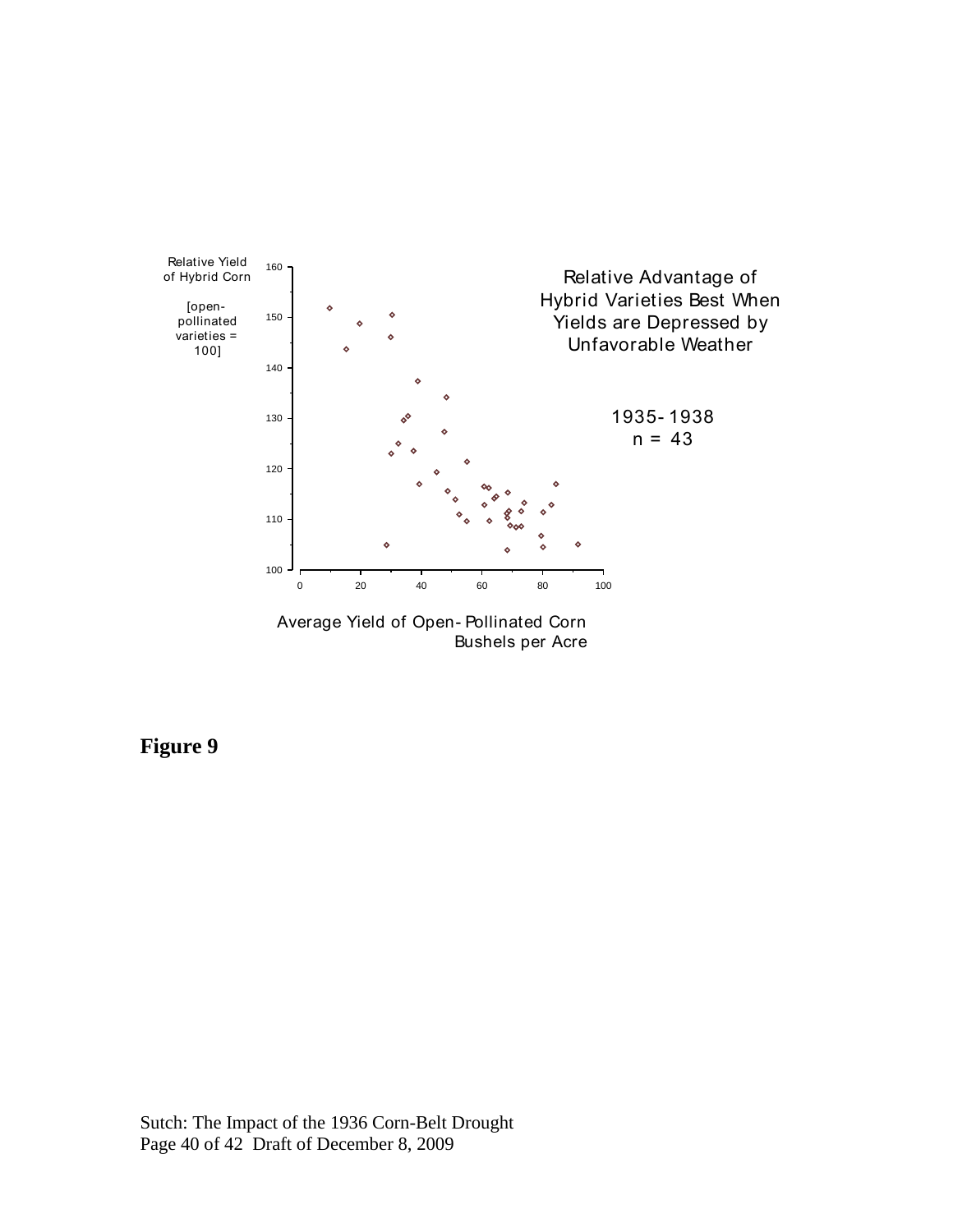

Relative Yield [open-pollinated varieties = 100]

**Figure 10**